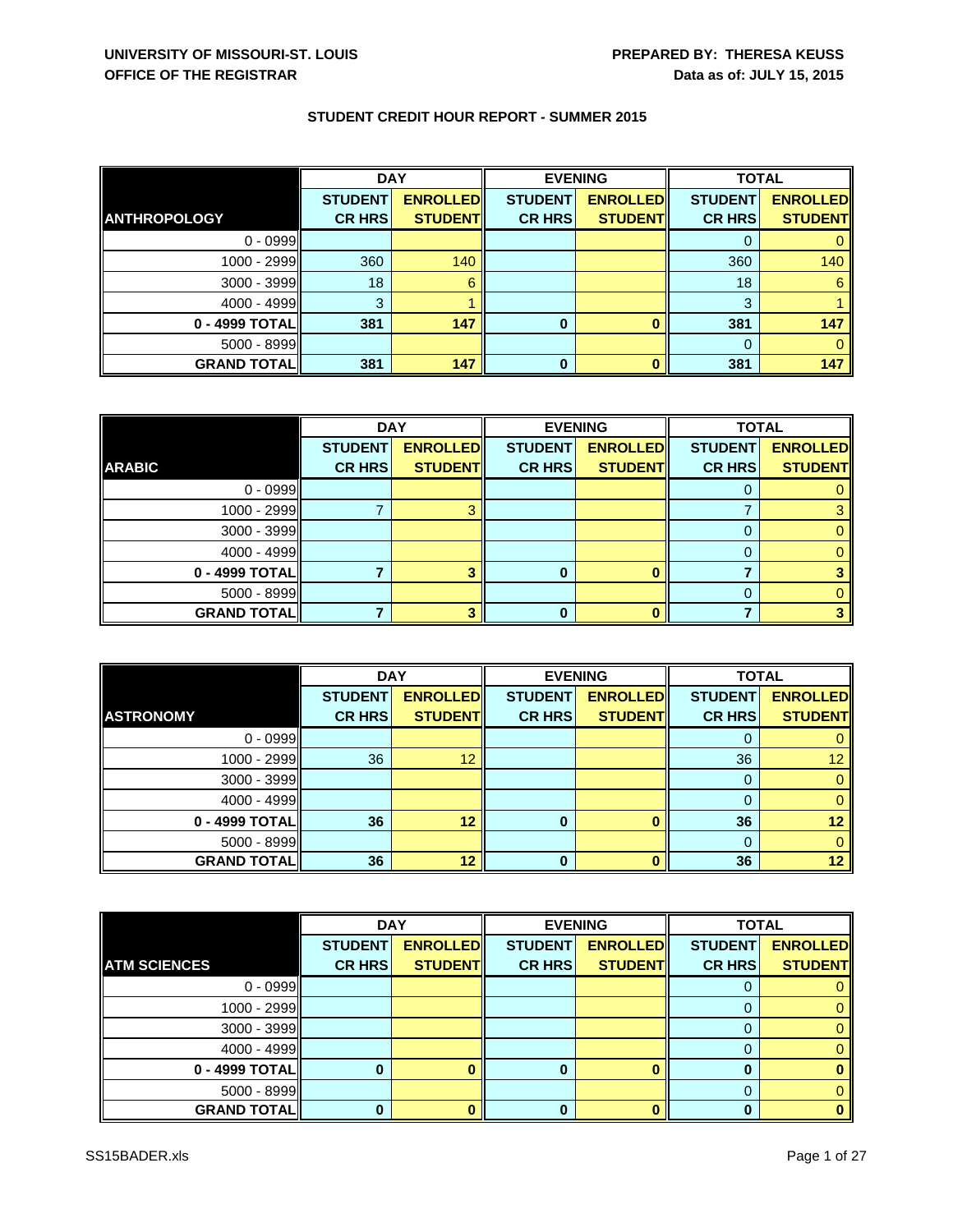|                    | <b>DAY</b>     |                  | <b>EVENING</b> |                 | <b>TOTAL</b>   |                 |
|--------------------|----------------|------------------|----------------|-----------------|----------------|-----------------|
|                    | <b>STUDENT</b> | <b>ENROLLEDI</b> | <b>STUDENT</b> | <b>ENROLLED</b> | <b>STUDENT</b> | <b>ENROLLED</b> |
| <b>BIOLOGY</b>     | <b>CR HRS</b>  | <b>STUDENT</b>   | <b>CR HRS</b>  | <b>STUDENT</b>  | <b>CR HRS</b>  | <b>STUDENTI</b> |
| $0 - 0999$         |                |                  |                |                 | O              |                 |
| 1000 - 2999        | 292            | 79               |                |                 | 292            | 79              |
| $3000 - 3999$      | 387            | 129              |                |                 | 387            | 129             |
| $4000 - 4999$      | 104            | 33               | 57             | 19              | 161            | 52              |
| 0 - 4999 TOTAL     | 783            | 241              | 57             | 19              | 840            | 260             |
| 5000 - 8999        | 30             | 20               |                |                 | 30             | 20              |
| <b>GRAND TOTAL</b> | 813            | 261              | 57             | 19              | 870            | 280             |

|                     | <b>DAY</b>     |                 | <b>EVENING</b> |                 | <b>TOTAL</b>   |                 |
|---------------------|----------------|-----------------|----------------|-----------------|----------------|-----------------|
|                     | <b>STUDENT</b> | <b>ENROLLED</b> | <b>STUDENT</b> | <b>ENROLLED</b> | <b>STUDENT</b> | <b>ENROLLED</b> |
| <b>CHEMISTRY</b>    | <b>CR HRS</b>  | <b>STUDENT</b>  | <b>CR HRS</b>  | <b>STUDENT</b>  | <b>CR HRS</b>  | <b>STUDENT</b>  |
| $0 - 0999$          |                |                 |                |                 |                |                 |
| 1000 - 2999         | 403            | 113             | 354            | 118             | 757            | 231             |
| $3000 - 3999$       | 26             | 14              |                |                 | 26             | 14              |
| $4000 - 4999$       |                |                 | 54             | 18              | 54             | 18              |
| 0 - 4999 TOTAL      | 429            | 127             | 408            | 136             | 837            | 263             |
| $5000 - 8999$       | 50             | 40              |                |                 | 50             | 40              |
| <b>GRAND TOTALI</b> | 479            | 167             | 408            | 136             | 887            | 303             |

|                               | <b>DAY</b>     |                 | <b>EVENING</b> |                 | <b>TOTAL</b>   |                 |
|-------------------------------|----------------|-----------------|----------------|-----------------|----------------|-----------------|
|                               | <b>STUDENT</b> | <b>ENROLLED</b> | <b>STUDENT</b> | <b>ENROLLED</b> | <b>STUDENT</b> | <b>ENROLLED</b> |
| <b>CHILD ADVOCACY STUDIES</b> | <b>CR HRS</b>  | <b>STUDENT</b>  | <b>CR HRS</b>  | <b>STUDENT</b>  | <b>CR HRS</b>  | <b>STUDENT</b>  |
| $0 - 0999$                    |                |                 |                |                 |                |                 |
| 1000 - 2999                   |                |                 |                |                 |                |                 |
| 3000 - 3999                   |                |                 |                |                 | 0              |                 |
| $4000 - 4999$                 |                |                 |                |                 |                |                 |
| 0 - 4999 TOTAL                |                |                 |                |                 | 0              |                 |
| 5000 - 8999                   |                |                 |                |                 | 0              |                 |
| <b>GRAND TOTAL</b>            |                |                 |                | n               | n              |                 |

|                    | <b>DAY</b>     |                 | <b>EVENING</b> |                 | <b>TOTAL</b>   |                 |
|--------------------|----------------|-----------------|----------------|-----------------|----------------|-----------------|
|                    | <b>STUDENT</b> | <b>ENROLLED</b> | <b>STUDENT</b> | <b>ENROLLED</b> | <b>STUDENT</b> | <b>ENROLLED</b> |
| <b>CHINESE</b>     | <b>CR HRS</b>  | <b>STUDENT</b>  | <b>CR HRS</b>  | <b>STUDENT</b>  | <b>CR HRS</b>  | <b>STUDENT</b>  |
| $0 - 0999$         |                |                 |                |                 | U              |                 |
| 1000 - 2999        |                |                 |                |                 |                |                 |
| 3000 - 3999        |                |                 |                |                 |                |                 |
| $4000 - 4999$      |                |                 |                |                 |                |                 |
| 0 - 4999 TOTAL     |                |                 | 0              | o               | 0              |                 |
| $5000 - 8999$      |                |                 |                |                 |                |                 |
| <b>GRAND TOTAL</b> |                |                 |                |                 |                |                 |

| c di<br>ست | -- | -- --- - - | _ _ _<br>of <b>I</b> 2<br>$\mathbf{r}$<br>'ane<br>∼ |  |
|------------|----|------------|-----------------------------------------------------|--|
|            |    |            |                                                     |  |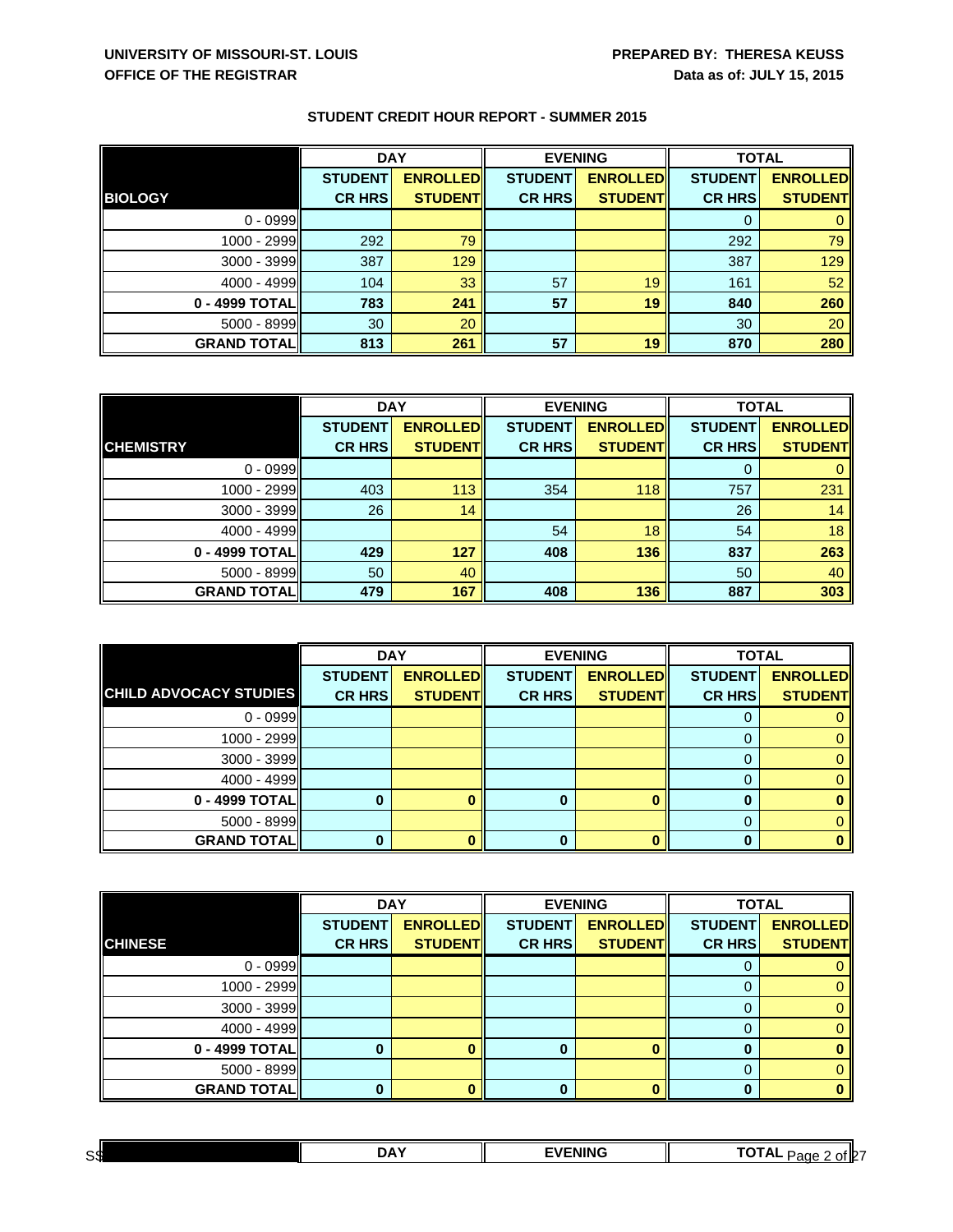|                         | <b>STUDENT</b> | <b>ENROLLED</b> | <b>STUDENT</b> | <b>ENROLLED</b> | <b>STUDENT</b> | <b>ENROLLED</b> |
|-------------------------|----------------|-----------------|----------------|-----------------|----------------|-----------------|
| <b>COMPUTER SCIENCE</b> | <b>CR HRS</b>  | <b>STUDENT</b>  | <b>CR HRS</b>  | <b>STUDENT</b>  | <b>CR HRSI</b> | <b>STUDENT</b>  |
| $0 - 0999$              |                |                 |                |                 |                |                 |
| 1000 - 2999             | 111            | 37              | 108            | 36              | 219            | 73              |
| 3000 - 3999             |                |                 |                |                 | 0              |                 |
| $4000 - 4999$           |                |                 | 144            | 48              | 147            | 49              |
| 0 - 4999 TOTAL          | 114            | 38              | 252            | 84              | 366            | 122             |
| 5000 - 8999             | 12             |                 |                |                 | 12             |                 |
| <b>GRAND TOTALII</b>    | 126            | 42              | 252            | 84              | 378            | 126             |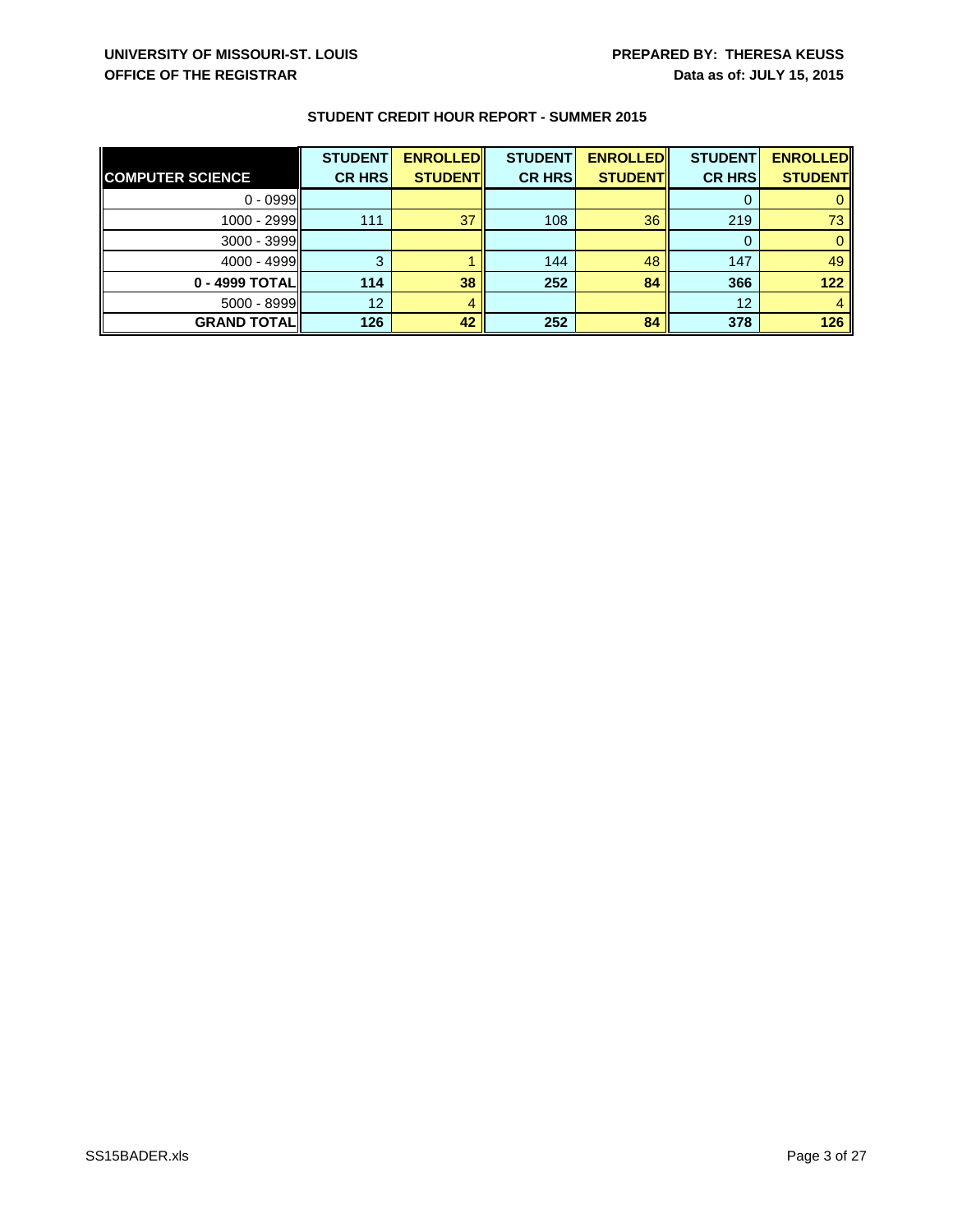|                         | <b>DAY</b>     |                 | <b>EVENING</b> |                 | <b>TOTAL</b>   |                 |
|-------------------------|----------------|-----------------|----------------|-----------------|----------------|-----------------|
|                         | <b>STUDENT</b> | <b>ENROLLED</b> | <b>STUDENT</b> | <b>ENROLLED</b> | <b>STUDENT</b> | <b>ENROLLED</b> |
| <b>CRIMINAL JUSTICE</b> | <b>CR HRS</b>  | <b>STUDENT</b>  | <b>CR HRS</b>  | <b>STUDENT</b>  | <b>CR HRS</b>  | <b>STUDENT</b>  |
| $0 - 0999$              |                |                 |                |                 | O              |                 |
| 1000 - 2999             | 470            | 149             |                |                 | 470            | 149             |
| $3000 - 3999$           | 168            | 55              |                |                 | 168            | 55              |
| $4000 - 4999$           | 153            | 51              |                |                 | 153            | 51              |
| 0 - 4999 TOTAL          | 791            | 255             | $\bf{0}$       |                 | 791            | 255             |
| 5000 - 8999             | 8              |                 |                |                 | 8              |                 |
| <b>GRAND TOTAL</b>      | 799            | 259             | 0              |                 | 799            | 259             |

|                    | <b>DAY</b>     |                 | <b>EVENING</b> |                 | <b>TOTAL</b>   |                 |
|--------------------|----------------|-----------------|----------------|-----------------|----------------|-----------------|
|                    | <b>STUDENT</b> | <b>ENROLLED</b> | <b>STUDENT</b> | <b>ENROLLED</b> | <b>STUDENT</b> | <b>ENROLLED</b> |
| <b>ECONOMICS</b>   | <b>CR HRS</b>  | <b>STUDENT</b>  | <b>CR HRS</b>  | <b>STUDENT</b>  | <b>CR HRS</b>  | <b>STUDENT</b>  |
| $0 - 0999$         |                |                 |                |                 |                |                 |
| 1000 - 2999        | 68             | 26              | 174            | 58              | 242            | 84              |
| 3000 - 3999        |                |                 |                |                 | 0              | $\mathbf{0}$    |
| 4000 - 4999        | 5              |                 | 27             | 9               | 32             | 11              |
| 0 - 4999 TOTAL     | 73             | 28              | 201            | 67              | 274            | 95              |
| $5000 - 8999$      | 58             | 20              |                |                 | 58             | 20              |
| <b>GRAND TOTAL</b> | 131            | 48              | 201            | 67              | 332            | 115             |

|                    | <b>DAY</b>     |                 | <b>EVENING</b> |                 | <b>TOTAL</b>   |                 |
|--------------------|----------------|-----------------|----------------|-----------------|----------------|-----------------|
|                    | <b>STUDENT</b> | <b>ENROLLED</b> | <b>STUDENT</b> | <b>ENROLLED</b> | <b>STUDENT</b> | <b>ENROLLED</b> |
| <b>ENGLISH</b>     | <b>CR HRS</b>  | <b>STUDENT</b>  | <b>CR HRS</b>  | <b>STUDENT</b>  | <b>CR HRS</b>  | <b>STUDENT</b>  |
| $0 - 0999$         |                |                 |                |                 | 0              |                 |
| 1000 - 2999        | 24             |                 |                |                 | 24             | 8               |
| 3000 - 3999        | 1,029          | 343             |                |                 | 1,029          | 343             |
| $4000 - 4999$      | 27             | 9               | 27             | 9               | 54             | 18              |
| 0 - 4999 TOTAL     | 1,080          | 360             | 27             | 9               | 1,107          | 369             |
| 5000 - 8999        | 159            | 44              |                |                 | 159            | 44              |
| <b>GRAND TOTAL</b> | 1,239          | 404             | 27             | 9               | 1,266          | 413             |

|                             | <b>DAY</b>     |                 | <b>EVENING</b> |                 | <b>TOTAL</b>   |                 |
|-----------------------------|----------------|-----------------|----------------|-----------------|----------------|-----------------|
| <b>ENGLISH FOR ACADEMIC</b> | <b>STUDENT</b> | <b>ENROLLED</b> | <b>STUDENT</b> | <b>ENROLLED</b> | <b>STUDENT</b> | <b>ENROLLED</b> |
| <b>PURPOSES</b>             | <b>CR HRS</b>  | <b>STUDENT</b>  | <b>CR HRS</b>  | <b>STUDENT</b>  | <b>CR HRS</b>  | <b>STUDENT</b>  |
| $0 - 0999$                  |                |                 |                |                 | U              |                 |
| 1000 - 2999                 |                |                 |                |                 |                |                 |
| 3000 - 3999                 |                |                 |                |                 |                |                 |
| $4000 - 4999$               |                |                 |                |                 | 0              |                 |
| 0 - 4999 TOTAL              |                |                 |                |                 |                |                 |
| $5000 - 8999$               |                |                 |                |                 |                |                 |
| <b>GRAND TOTAL</b>          |                |                 |                |                 | 0              | 0               |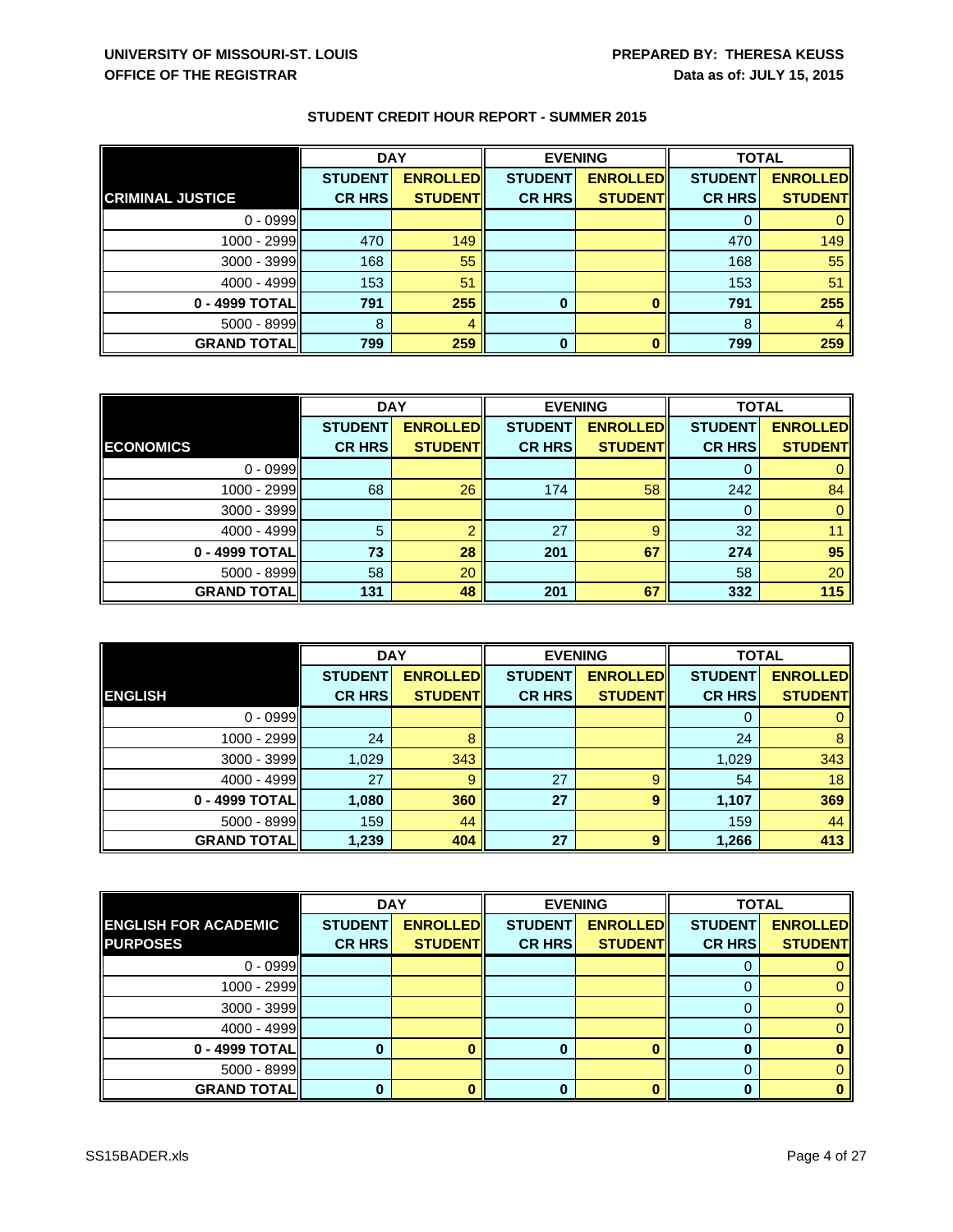|                         | <b>DAY</b>     |                 | <b>EVENING</b> |                 |                | <b>TOTAL</b>    |  |
|-------------------------|----------------|-----------------|----------------|-----------------|----------------|-----------------|--|
|                         | <b>STUDENT</b> | <b>ENROLLED</b> | <b>STUDENT</b> | <b>ENROLLED</b> | <b>STUDENT</b> | <b>ENROLLED</b> |  |
| <b>FOREIGN LANGUAGE</b> | <b>CR HRS</b>  | <b>STUDENT</b>  | <b>CR HRS</b>  | <b>STUDENT</b>  | <b>CR HRS</b>  | <b>STUDENT</b>  |  |
| $0 - 0999$              |                |                 |                |                 |                |                 |  |
| 1000 - 2999             |                |                 |                |                 |                |                 |  |
| 3000 - 3999             |                |                 |                |                 |                |                 |  |
| $4000 - 4999$           |                |                 |                |                 |                |                 |  |
| 0 - 4999 TOTAL          |                |                 | 0              |                 | 0              |                 |  |
| $5000 - 8999$           |                |                 |                |                 |                |                 |  |
| <b>GRAND TOTAL</b>      |                |                 | 0              |                 |                |                 |  |

|                    | <b>DAY</b>     |                 | <b>EVENING</b> |                 | <b>TOTAL</b>   |                 |
|--------------------|----------------|-----------------|----------------|-----------------|----------------|-----------------|
|                    | <b>STUDENT</b> | <b>ENROLLED</b> | <b>STUDENT</b> | <b>ENROLLED</b> | <b>STUDENT</b> | <b>ENROLLED</b> |
| <b>FRENCH</b>      | <b>CR HRS</b>  | <b>STUDENT</b>  | <b>CR HRS</b>  | <b>STUDENT</b>  | <b>CR HRS</b>  | <b>STUDENT</b>  |
| $0 - 0999$         |                |                 |                |                 |                |                 |
| 1000 - 2999        | 261            | 63              |                |                 | 261            | 63              |
| $3000 - 3999$      |                |                 |                |                 | 0              | 0               |
| 4000 - 4999        |                |                 |                |                 |                | $\Omega$        |
| 0 - 4999 TOTAL     | 261            | 63              | $\bf{0}$       |                 | 261            | 63              |
| 5000 - 8999        |                |                 |                |                 | $\Omega$       | 0               |
| <b>GRAND TOTAL</b> | 261            | 63              | $\bf{0}$       |                 | 261            | 63              |

|                    | <b>DAY</b>     |                 |                | <b>EVENING</b>  | <b>TOTAL</b>   |                 |
|--------------------|----------------|-----------------|----------------|-----------------|----------------|-----------------|
|                    | <b>STUDENT</b> | <b>ENROLLED</b> | <b>STUDENT</b> | <b>ENROLLED</b> | <b>STUDENT</b> | <b>ENROLLED</b> |
| <b>GEOGRAPHY</b>   | <b>CR HRS</b>  | <b>STUDENT</b>  | <b>CR HRS</b>  | <b>STUDENT</b>  | <b>CR HRS</b>  | <b>STUDENT</b>  |
| $0 - 0999$         |                |                 |                |                 |                |                 |
| 1000 - 2999        | 57             | 19              |                |                 | 57             | 19              |
| 3000 - 3999        |                |                 |                |                 | 0              |                 |
| 4000 - 4999        |                |                 |                |                 | $\Omega$       |                 |
| 0 - 4999 TOTAL     | 57             | 19              | $\bf{0}$       |                 | 57             | 19              |
| 5000 - 8999        |                |                 |                |                 | 0              |                 |
| <b>GRAND TOTAL</b> | 57             | 19              | n              |                 | 57             | 19              |

|                    | <b>DAY</b>     |                 | <b>EVENING</b> |                 | <b>TOTAL</b>   |                 |
|--------------------|----------------|-----------------|----------------|-----------------|----------------|-----------------|
|                    | <b>STUDENT</b> | <b>ENROLLED</b> | <b>STUDENT</b> | <b>ENROLLED</b> | <b>STUDENT</b> | <b>ENROLLED</b> |
| <b>GEOLOGY</b>     | <b>CR HRS</b>  | <b>STUDENTI</b> | <b>CR HRS</b>  | <b>STUDENT</b>  | <b>CR HRS</b>  | <b>STUDENT</b>  |
| $0 - 0999$         |                |                 |                |                 | O              |                 |
| 1000 - 2999        |                |                 | 59             | 18              | 59             | 18 <sup>°</sup> |
| 3000 - 3999        |                |                 |                |                 | 0              |                 |
| $4000 - 4999$      |                |                 |                |                 | 0              |                 |
| 0 - 4999 TOTAL     |                |                 | 59             | 18              | 59             | 18              |
| 5000 - 8999        |                |                 |                |                 | 0              |                 |
| <b>GRAND TOTAL</b> |                |                 | 59             | 18              | 59             | 18 <sub>1</sub> |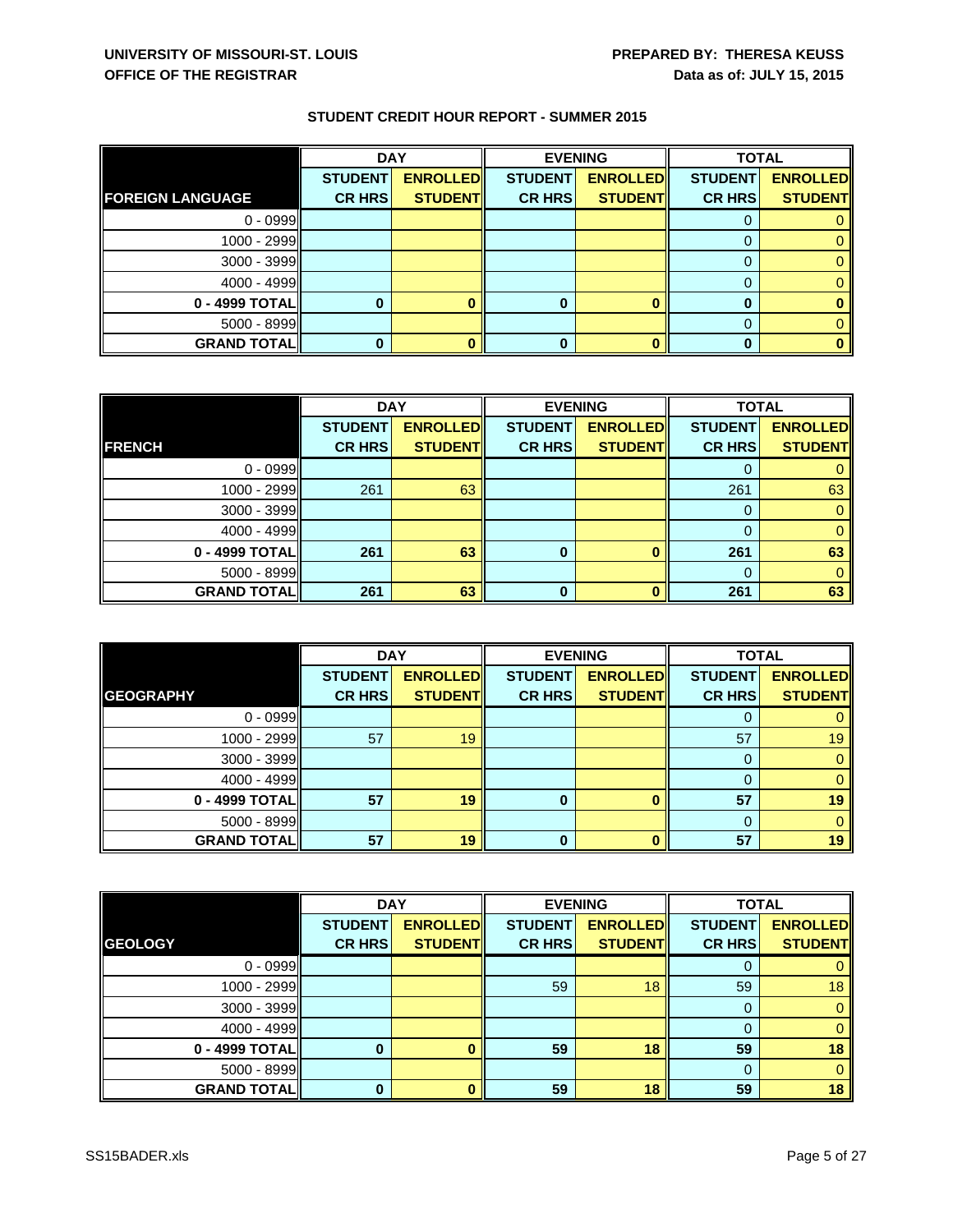|                    | <b>DAY</b>     |                 |                | <b>EVENING</b>  | <b>TOTAL</b>   |                 |
|--------------------|----------------|-----------------|----------------|-----------------|----------------|-----------------|
|                    | <b>STUDENT</b> | <b>ENROLLED</b> | <b>STUDENT</b> | <b>ENROLLED</b> | <b>STUDENT</b> | <b>ENROLLED</b> |
| <b>GERMAN</b>      | <b>CR HRS</b>  | <b>STUDENT</b>  | <b>CR HRS</b>  | <b>STUDENT</b>  | <b>CR HRS</b>  | <b>STUDENT</b>  |
| $0 - 0999$         |                |                 |                |                 | υ              |                 |
| 1000 - 2999        |                |                 |                |                 |                |                 |
| 3000 - 3999        |                |                 |                |                 | 0              |                 |
| 4000 - 4999        |                |                 |                |                 | 0              |                 |
| 0 - 4999 TOTAL     |                |                 |                |                 |                |                 |
| $5000 - 8999$      |                |                 |                |                 | 0              |                 |
| <b>GRAND TOTAL</b> |                |                 |                |                 | 0              | 0               |

|                      | <b>DAY</b>     |                 | <b>EVENING</b> |                 | <b>TOTAL</b>   |                 |
|----------------------|----------------|-----------------|----------------|-----------------|----------------|-----------------|
|                      | <b>STUDENT</b> | <b>ENROLLED</b> | <b>STUDENT</b> | <b>ENROLLED</b> | <b>STUDENT</b> | <b>ENROLLED</b> |
| <b>GERONTOLOGY</b>   | <b>CR HRS</b>  | <b>STUDENT</b>  | <b>CR HRS</b>  | <b>STUDENT</b>  | <b>CR HRS</b>  | <b>STUDENT</b>  |
| $0 - 0999$           |                |                 |                |                 |                |                 |
| $1000 - 2999$        | 12             |                 |                |                 | 12             |                 |
| $3000 - 3999$        |                |                 |                |                 | O              |                 |
| 4000 - 4999          |                |                 |                |                 |                | 0               |
| 0 - 4999 TOTAL       | 12             |                 | 0              |                 | 12             |                 |
| 5000 - 8999          | 84             | 28              |                |                 | 84             | 28              |
| <b>GRAND TOTAL  </b> | 96             | 32              | U              |                 | 96             | 32              |

|                             | <b>DAY</b>     |                 |                | <b>EVENING</b>  | <b>TOTAL</b>   |                 |
|-----------------------------|----------------|-----------------|----------------|-----------------|----------------|-----------------|
|                             | <b>STUDENT</b> | <b>ENROLLED</b> | <b>STUDENT</b> | <b>ENROLLED</b> | <b>STUDENT</b> | <b>ENROLLED</b> |
| <b>GREEK ANCIENT/MODERN</b> | <b>CR HRS</b>  | <b>STUDENT</b>  | <b>CR HRS</b>  | <b>STUDENT</b>  | <b>CR HRS</b>  | <b>STUDENT</b>  |
| $0 - 0999$                  |                |                 |                |                 |                |                 |
| $1000 - 2999$               |                |                 |                |                 | 0              |                 |
| 3000 - 3999                 |                |                 |                |                 | 0              |                 |
| $4000 - 4999$               |                |                 |                |                 |                |                 |
| 0 - 4999 TOTAL              |                |                 | 0              |                 | 0              |                 |
| 5000 - 8999                 |                |                 |                |                 | 0              |                 |
| <b>GRAND TOTAL</b>          |                |                 |                |                 | ŋ              |                 |

|                    | <b>DAY</b>     |                 |                | <b>EVENING</b>  | <b>TOTAL</b>   |                 |
|--------------------|----------------|-----------------|----------------|-----------------|----------------|-----------------|
|                    | <b>STUDENT</b> | <b>ENROLLED</b> | <b>STUDENT</b> | <b>ENROLLED</b> | <b>STUDENT</b> | <b>ENROLLED</b> |
| <b>HISTORY</b>     | <b>CR HRS</b>  | <b>STUDENTI</b> | <b>CR HRS</b>  | <b>STUDENT</b>  | <b>CR HRS</b>  | <b>STUDENT</b>  |
| $0 - 0999$         |                |                 |                |                 |                |                 |
| $1000 - 2999$      | 183            | 61              |                |                 | 183            | 61              |
| 3000 - 3999        |                |                 |                |                 | 0              |                 |
| 4000 - 4999        |                |                 |                |                 | $\Omega$       |                 |
| 0 - 4999 TOTAL     | 183            | 61              | 0              |                 | 183            | 61              |
| 5000 - 8999        | 30             | 10              |                |                 | 30             | 10 <sup>°</sup> |
| <b>GRAND TOTAL</b> | 213            | 71              | 0              |                 | 213            | 71              |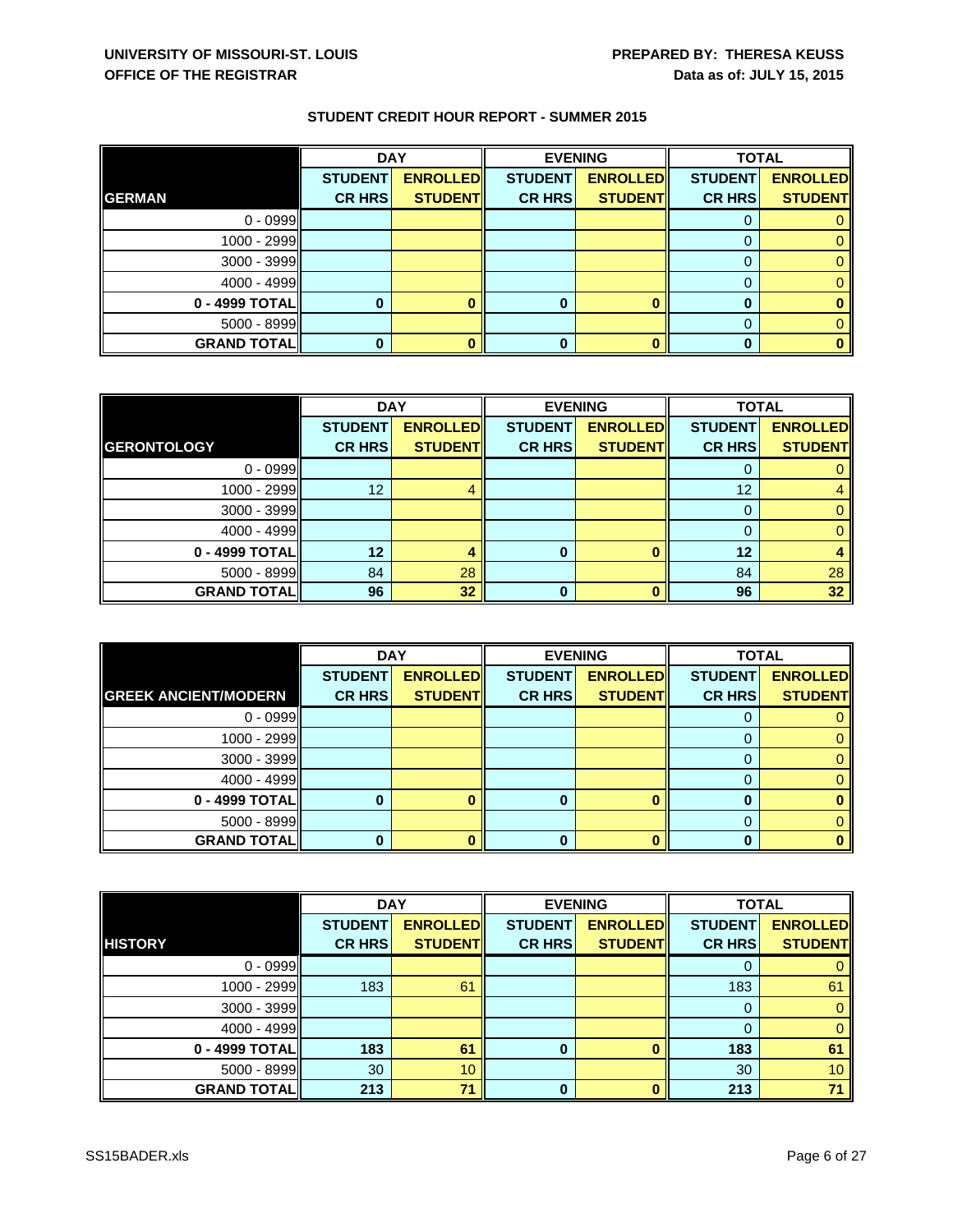|                    | <b>DAY</b>     |                 | <b>EVENING</b> |                 | <b>TOTAL</b>   |                 |
|--------------------|----------------|-----------------|----------------|-----------------|----------------|-----------------|
|                    | <b>STUDENT</b> | <b>ENROLLED</b> | <b>STUDENT</b> | <b>ENROLLED</b> | <b>STUDENT</b> | <b>ENROLLED</b> |
| <b>HONORS</b>      | <b>CR HRS</b>  | <b>STUDENT</b>  | <b>CR HRS</b>  | <b>STUDENT</b>  | <b>CR HRS</b>  | <b>STUDENT</b>  |
| $0 - 0999$         |                |                 |                |                 | 0              |                 |
| 1000 - 2999        | 51             | 17              |                |                 | 51             | 17              |
| 3000 - 3999        | 24             |                 |                |                 | 24             | 8               |
| $4000 - 4999$      | 49             | 25              |                |                 | 49             | 25              |
| 0 - 4999 TOTAL     | 124            | 50              |                |                 | 124            | 50              |
| 5000 - 8999        |                |                 |                |                 | 0              |                 |
| <b>GRAND TOTAL</b> | 124            | 50              | 0              |                 | 124            | 50              |

|                          | <b>DAY</b>     |                 | <b>EVENING</b> |                 | <b>TOTAL</b>   |                 |
|--------------------------|----------------|-----------------|----------------|-----------------|----------------|-----------------|
|                          | <b>STUDENT</b> | <b>ENROLLED</b> | <b>STUDENT</b> | <b>ENROLLED</b> | <b>STUDENT</b> | <b>ENROLLED</b> |
| <b>INTERDISCIPLINARY</b> | <b>CR HRS</b>  | <b>STUDENT</b>  | <b>CR HRS</b>  | <b>STUDENT</b>  | <b>CR HRS</b>  | <b>STUDENT</b>  |
| $0 - 0999$               |                |                 |                |                 |                |                 |
| 1000 - 2999              |                |                 |                |                 |                |                 |
| $3000 - 3999$            |                |                 |                |                 |                |                 |
| $4000 - 4999$            |                |                 |                |                 |                |                 |
| 0 - 4999 TOTAL           |                |                 |                |                 |                |                 |
| $5000 - 8999$            |                |                 |                |                 |                |                 |
| <b>GRAND TOTAL</b>       |                |                 | O              |                 |                |                 |

|                    | <b>DAY</b>     |                 | <b>EVENING</b> |                 | <b>TOTAL</b>   |                 |
|--------------------|----------------|-----------------|----------------|-----------------|----------------|-----------------|
|                    | <b>STUDENT</b> | <b>ENROLLED</b> | <b>STUDENT</b> | <b>ENROLLED</b> | <b>STUDENT</b> | <b>ENROLLED</b> |
| <b>ITALIAN</b>     | <b>CR HRS</b>  | <b>STUDENT</b>  | <b>CR HRS</b>  | <b>STUDENT</b>  | <b>CR HRS</b>  | <b>STUDENT</b>  |
| $0 - 0999$         |                |                 |                |                 | O              |                 |
| 1000 - 2999        |                |                 |                |                 | 0              |                 |
| $3000 - 3999$      |                |                 |                |                 | 0              |                 |
| $4000 - 4999$      |                |                 |                |                 | 0              |                 |
| 0 - 4999 TOTAL     |                |                 | 0              | o               | $\bf{0}$       |                 |
| $5000 - 8999$      |                |                 |                |                 | 0              |                 |
| <b>GRAND TOTAL</b> |                |                 |                |                 | ŋ              |                 |

|                    | <b>DAY</b>     |                 | <b>EVENING</b> |                 | <b>TOTAL</b>   |                 |
|--------------------|----------------|-----------------|----------------|-----------------|----------------|-----------------|
|                    | <b>STUDENT</b> | <b>ENROLLED</b> | <b>STUDENT</b> | <b>ENROLLED</b> | <b>STUDENT</b> | <b>ENROLLED</b> |
| <b>JAPANESE</b>    | <b>CR HRS</b>  | <b>STUDENT</b>  | <b>CR HRS</b>  | <b>STUDENT</b>  | <b>CR HRS</b>  | <b>STUDENT</b>  |
| $0 - 0999$         |                |                 |                |                 | O              |                 |
| $1000 - 2999$      |                |                 |                |                 | 0              |                 |
| 3000 - 3999        |                |                 |                |                 | 0              |                 |
| 4000 - 4999        |                |                 |                |                 | 0              |                 |
| 0 - 4999 TOTAL     |                |                 |                |                 | 0              |                 |
| 5000 - 8999        |                |                 |                |                 | 0              |                 |
| <b>GRAND TOTAL</b> |                |                 | 0              |                 | 0              |                 |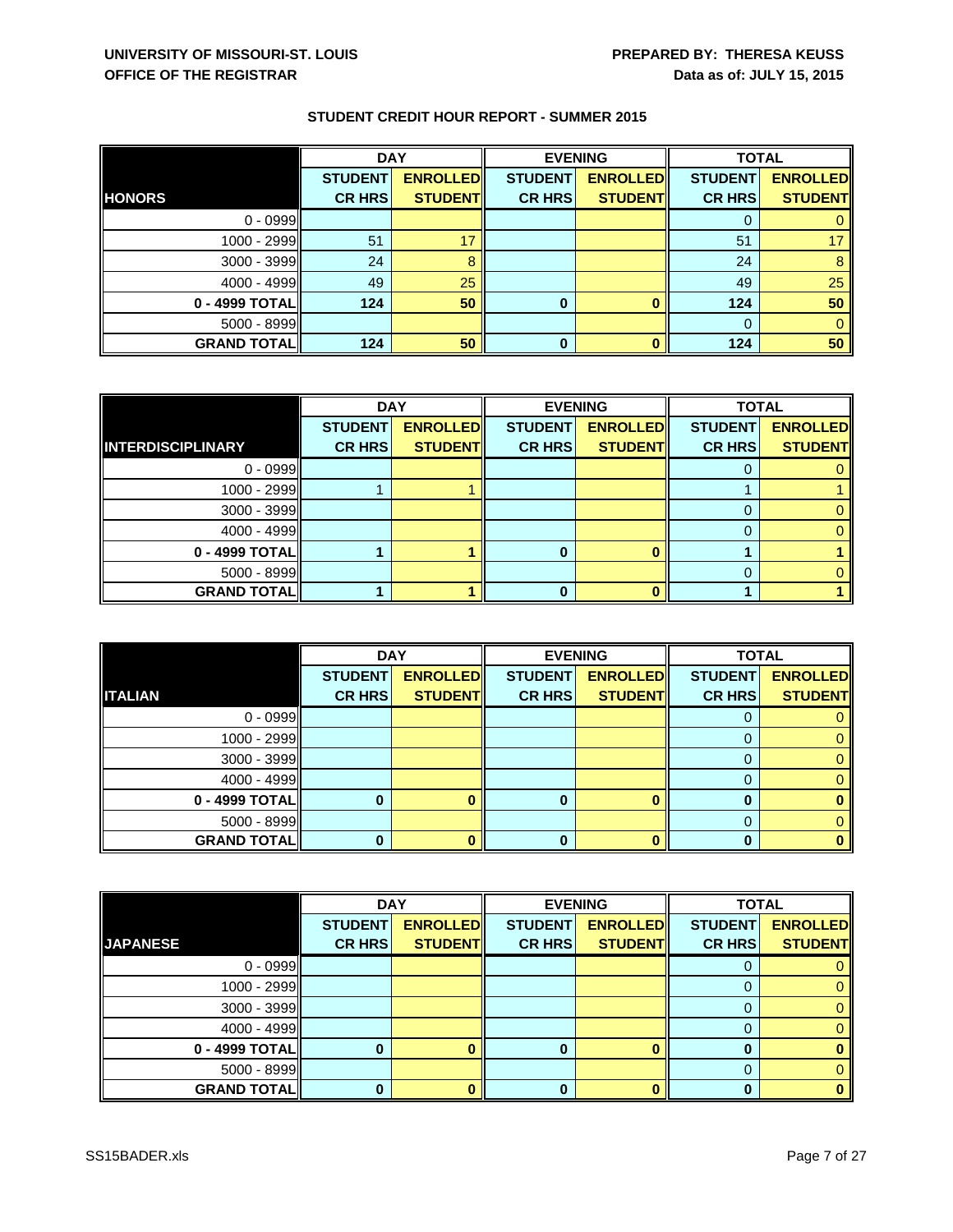|                    | <b>DAY</b>     |                 | <b>EVENING</b> |                 | <b>TOTAL</b>   |                 |
|--------------------|----------------|-----------------|----------------|-----------------|----------------|-----------------|
|                    | <b>STUDENT</b> | <b>ENROLLED</b> | <b>STUDENT</b> | <b>ENROLLED</b> | <b>STUDENT</b> | <b>ENROLLED</b> |
| <b>LATIN</b>       | <b>CR HRS</b>  | <b>STUDENT</b>  | <b>CR HRS</b>  | <b>STUDENT</b>  | <b>CR HRS</b>  | <b>STUDENT</b>  |
| $0 - 0999$         |                |                 |                |                 | U              |                 |
| 1000 - 2999        |                |                 |                |                 |                |                 |
| 3000 - 3999        |                |                 |                |                 | 0              |                 |
| 4000 - 4999        |                |                 |                |                 | 0              |                 |
| 0 - 4999 TOTAL     |                |                 |                |                 |                |                 |
| $5000 - 8999$      |                |                 |                |                 | 0              |                 |
| <b>GRAND TOTAL</b> |                |                 |                |                 |                | 0               |

|                    | <b>DAY</b>     |                 | <b>EVENING</b> |                 | <b>TOTAL</b>   |                 |
|--------------------|----------------|-----------------|----------------|-----------------|----------------|-----------------|
|                    | <b>STUDENT</b> | <b>ENROLLED</b> | <b>STUDENT</b> | <b>ENROLLED</b> | <b>STUDENT</b> | <b>ENROLLED</b> |
| <b>MATHEMATICS</b> | <b>CR HRS</b>  | <b>STUDENT</b>  | <b>CR HRS</b>  | <b>STUDENT</b>  | <b>CR HRS</b>  | <b>STUDENT</b>  |
| $0 - 0999$         |                |                 |                |                 |                |                 |
| 1000 - 2999        | 1,025          | 311             | 438            | 128             | 1,463          | 439             |
| 3000 - 3999        | 153            | 51              |                |                 | 153            | 51              |
| $4000 - 4999$      | 9              |                 | 36             | 12              | 45             | 15              |
| 0 - 4999 TOTAL     | 1,187          | 365             | 474            | 140             | 1,661          | 505             |
| $5000 - 8999$      | 36             | 12              |                |                 | 36             | 12 <sup>°</sup> |
| <b>GRAND TOTAL</b> | 1,223          | 377             | 474            | 140             | 1,697          | 517             |

|                               | <b>DAY</b>     |                 |                | <b>EVENING</b>  | <b>TOTAL</b>   |                 |
|-------------------------------|----------------|-----------------|----------------|-----------------|----------------|-----------------|
| <b>MILITARY &amp; VETERAN</b> | <b>STUDENT</b> | <b>ENROLLED</b> | <b>STUDENT</b> | <b>ENROLLED</b> | <b>STUDENT</b> | <b>ENROLLED</b> |
| <b>STUDIES</b>                | <b>CR HRS</b>  | <b>STUDENT</b>  | <b>CR HRS</b>  | <b>STUDENT</b>  | <b>CR HRS</b>  | <b>STUDENT</b>  |
| $0 - 0999$                    |                |                 |                |                 |                |                 |
| 1000 - 2999                   | 15             |                 |                |                 | 15             |                 |
| 3000 - 3999                   |                |                 |                |                 | 0              |                 |
| $4000 - 4999$                 |                |                 |                |                 |                |                 |
| 0 - 4999 TOTAL                | 15             |                 |                |                 | 15             |                 |
| 5000 - 8999                   |                |                 |                |                 | 0              |                 |
| <b>GRAND TOTAL</b>            | 15             |                 |                | n               | 15             |                 |

|                    | <b>DAY</b>     |                 | <b>EVENING</b> |                 | <b>TOTAL</b>   |                 |
|--------------------|----------------|-----------------|----------------|-----------------|----------------|-----------------|
|                    | <b>STUDENT</b> | <b>ENROLLED</b> | <b>STUDENT</b> | <b>ENROLLED</b> | <b>STUDENT</b> | <b>ENROLLED</b> |
| <b>PHILOSOPHY</b>  | <b>CR HRS</b>  | <b>STUDENT</b>  | <b>CR HRS</b>  | <b>STUDENT</b>  | <b>CR HRS</b>  | <b>STUDENT</b>  |
| $0 - 0999$         |                |                 |                |                 | O              |                 |
| 1000 - 2999        | 453            | 151             | 27             | 9               | 480            | 160             |
| 3000 - 3999        | 87             | 29              |                |                 | 87             | 29              |
| $4000 - 4999$      | 6              |                 |                |                 | 6              |                 |
| 0 - 4999 TOTAL     | 546            | 182             | 27             | 9               | 573            | 191             |
| 5000 - 8999        |                |                 |                |                 |                |                 |
| <b>GRAND TOTAL</b> | 553            | 185             | 27             | 9               | 580            | 194             |

| сd<br>oч | nΔ | FNING<br><br> | _ _ _<br>of IPT<br>A<br>ane |
|----------|----|---------------|-----------------------------|
|          |    |               |                             |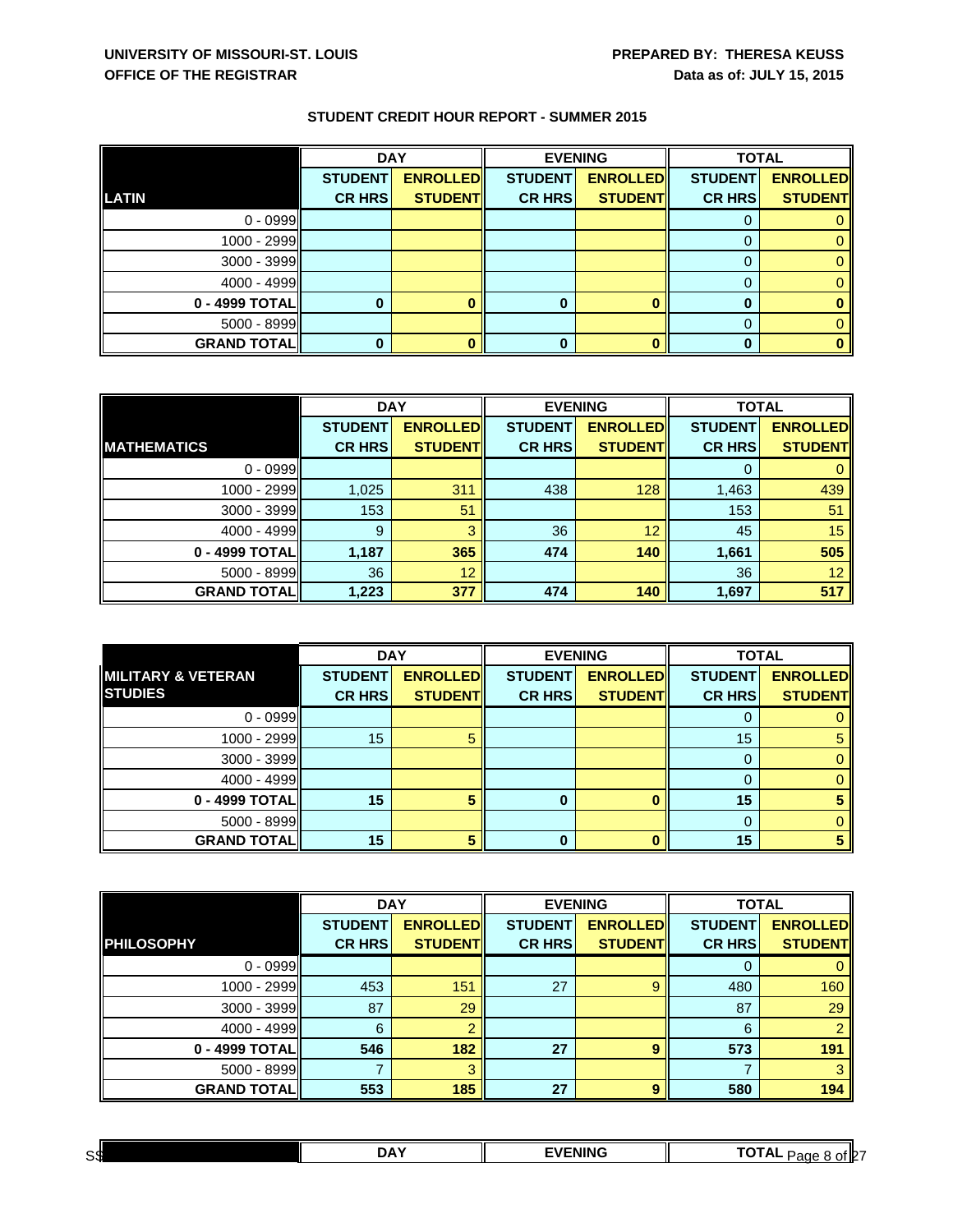|                    | <b>STUDENT</b> | <b>ENROLLED</b> | <b>STUDENT</b> | <b>ENROLLED</b> | <b>STUDENT</b> | <b>ENROLLED</b> |
|--------------------|----------------|-----------------|----------------|-----------------|----------------|-----------------|
| <b>PHYSICS</b>     | <b>CR HRS</b>  | <b>STUDENT</b>  | <b>CR HRS</b>  | <b>STUDENT</b>  | <b>CR HRS</b>  | <b>STUDENT</b>  |
| $0 - 0999$         |                |                 |                |                 |                |                 |
| 1000 - 2999        | 842            | 214             |                |                 | 842            | 214             |
| $3000 - 3999$      | 6              |                 |                |                 | 6              |                 |
| 4000 - 4999        |                |                 |                |                 | 2              |                 |
| 0 - 4999 TOTALI    | 851            | 216             |                |                 | 851            | 216             |
| $5000 - 8999$      | 20             |                 |                |                 | 20             | 9               |
| <b>GRAND TOTAL</b> | 871            | 225             |                |                 | 871            | 225             |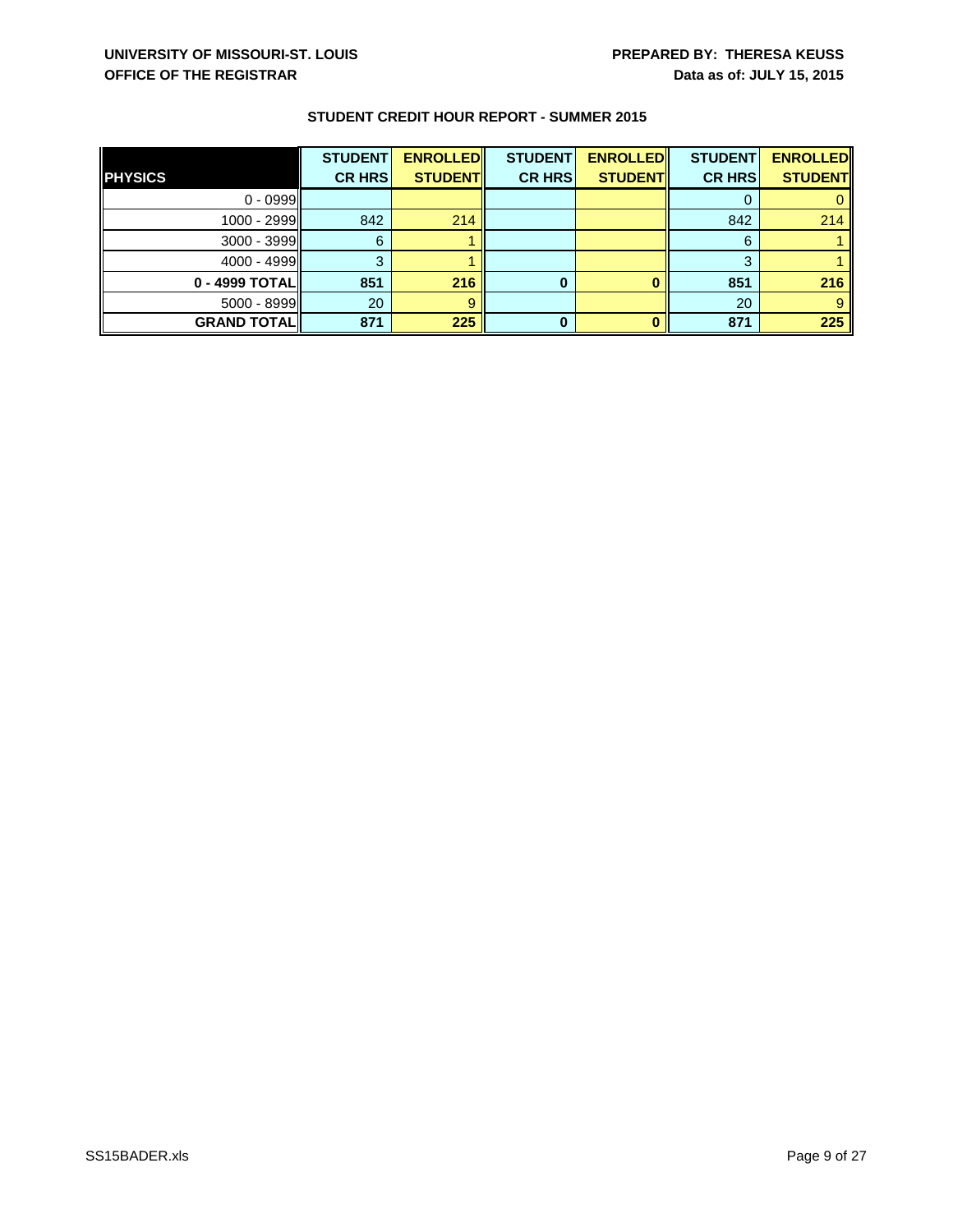|                          | <b>DAY</b>     |                 | <b>EVENING</b> |                 | <b>TOTAL</b>   |                 |
|--------------------------|----------------|-----------------|----------------|-----------------|----------------|-----------------|
|                          | <b>STUDENT</b> | <b>ENROLLED</b> | <b>STUDENT</b> | <b>ENROLLED</b> | <b>STUDENT</b> | <b>ENROLLED</b> |
| <b>POLITICAL SCIENCE</b> | <b>CR HRS</b>  | <b>STUDENT</b>  | <b>CR HRS</b>  | <b>STUDENT</b>  | <b>CR HRS</b>  | <b>STUDENT</b>  |
| $0 - 0999$               |                |                 |                |                 | O              |                 |
| 1000 - 2999              | 150            | 50              |                |                 | 150            | 50              |
| 3000 - 3999              | 98             | 31              |                |                 | 98             | 31              |
| $4000 - 4999$            |                |                 |                |                 | 0              |                 |
| 0 - 4999 TOTAL           | 248            | 81              |                |                 | 248            | 81              |
| 5000 - 8999              | 36             | 13              |                |                 | 36             | 13              |
| <b>GRAND TOTAL</b>       | 284            | 94              | 0              |                 | 284            | 94              |

|                     | <b>DAY</b>     |                 | <b>EVENING</b> |                 | <b>TOTAL</b>   |                 |
|---------------------|----------------|-----------------|----------------|-----------------|----------------|-----------------|
|                     | <b>STUDENT</b> | <b>ENROLLED</b> | <b>STUDENT</b> | <b>ENROLLED</b> | <b>STUDENT</b> | <b>ENROLLED</b> |
| <b>PSYCHOLOGY</b>   | <b>CR HRS</b>  | <b>STUDENT</b>  | <b>CR HRS</b>  | <b>STUDENT</b>  | <b>CR HRS</b>  | <b>STUDENT</b>  |
| $0 - 0999$          |                |                 |                |                 |                |                 |
| 1000 - 2999         | 512            | 165             | 69             | 23              | 581            | 188             |
| $3000 - 3999$       | 102            | 36              |                |                 | 102            | 36              |
| 4000 - 4999         |                |                 |                |                 | $\Omega$       | $\Omega$        |
| 0 - 4999 TOTAL      | 614            | 201             | 69             | 23              | 683            | 224             |
| $5000 - 8999$       | 91             | 90              |                |                 | 91             | 90              |
| <b>GRAND TOTALI</b> | 705            | 291             | 69             | 23              | 774            | 314             |

|                    | <b>DAY</b><br><b>EVENING</b> |                 |                | <b>TOTAL</b>    |                |                 |
|--------------------|------------------------------|-----------------|----------------|-----------------|----------------|-----------------|
| <b>SCHOOL OF</b>   | <b>STUDENT</b>               | <b>ENROLLED</b> | <b>STUDENT</b> | <b>ENROLLED</b> | <b>STUDENT</b> | <b>ENROLLED</b> |
| <b>SOCIAL WORK</b> | <b>CR HRS</b>                | <b>STUDENT</b>  | <b>CR HRS</b>  | <b>STUDENT</b>  | <b>CR HRS</b>  | <b>STUDENT</b>  |
| $0 - 0999$         |                              |                 |                |                 | 0              |                 |
| 1000 - 2999        | 3                            |                 |                |                 | 3              |                 |
| 3000 - 3999        |                              |                 |                |                 | 0              |                 |
| $4000 - 4999$      | 177                          | 59              | 246            | 82              | 423            | 141             |
| 0 - 4999 TOTAL     | 180                          | 60              | 246            | 82              | 426            | 142             |
| $5000 - 8999$      | 287                          | 101             |                |                 | 287            | 101             |
| <b>GRAND TOTAL</b> | 467                          | 161             | 246            | 82              | 713            | 243             |

|                    | <b>DAY</b>     |                 | <b>EVENING</b> |                 | <b>TOTAL</b>   |                 |
|--------------------|----------------|-----------------|----------------|-----------------|----------------|-----------------|
|                    | <b>STUDENT</b> | <b>ENROLLED</b> | <b>STUDENT</b> | <b>ENROLLED</b> | <b>STUDENT</b> | <b>ENROLLED</b> |
| <b>SOCIOLOGY</b>   | <b>CR HRS</b>  | <b>STUDENT</b>  | <b>CR HRS</b>  | <b>STUDENT</b>  | <b>CR HRS</b>  | <b>STUDENT</b>  |
| $0 - 0999$         |                |                 |                |                 | O              |                 |
| 1000 - 2999        | 159            | 53              |                |                 | 159            | 53              |
| 3000 - 3999        | 33             | 11              |                |                 | 33             |                 |
| $4000 - 4999$      | 75             | 25              |                |                 | 75             | 25              |
| 0 - 4999 TOTAL     | 267            | 89              | $\bf{0}$       |                 | 267            | 89              |
| 5000 - 8999        |                |                 |                |                 | $\Omega$       | 0               |
| <b>GRAND TOTAL</b> | 267            | 89              | 0              |                 | 267            | 89              |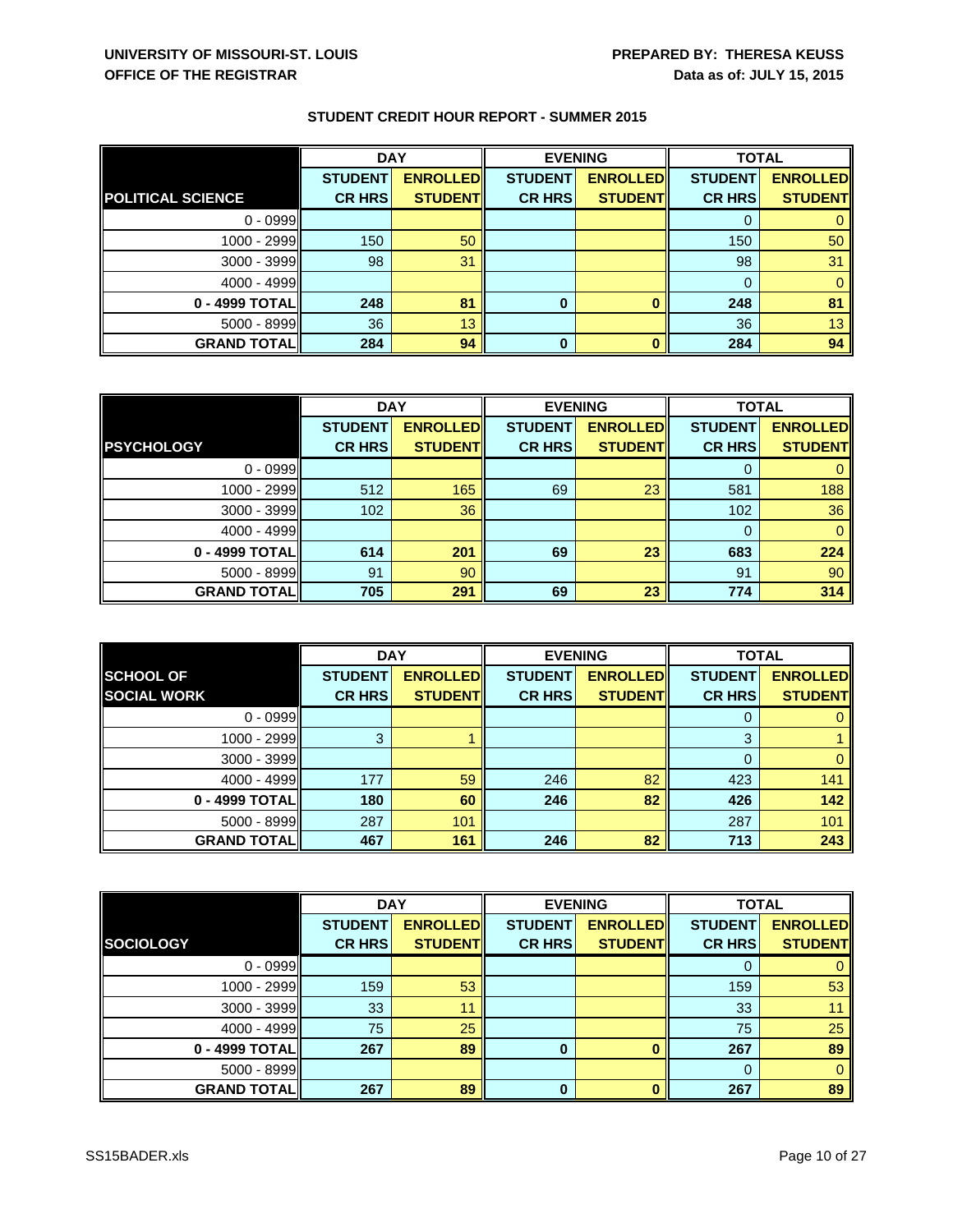|                    | <b>DAY</b>     |                 | <b>EVENING</b> |                 | <b>TOTAL</b>   |                 |
|--------------------|----------------|-----------------|----------------|-----------------|----------------|-----------------|
|                    | <b>STUDENT</b> | <b>ENROLLED</b> | <b>STUDENT</b> | <b>ENROLLED</b> | <b>STUDENT</b> | <b>ENROLLED</b> |
| <b>SPANISH</b>     | <b>CR HRS</b>  | <b>STUDENT</b>  | <b>CR HRS</b>  | <b>STUDENT</b>  | <b>CR HRS</b>  | <b>STUDENT</b>  |
| $0 - 0999$         |                |                 |                |                 | O              |                 |
| 1000 - 2999        | 217            | 53              |                |                 | 217            | 53              |
| 3000 - 3999        |                |                 |                |                 | 0              |                 |
| 4000 - 4999        |                |                 |                |                 | 0              |                 |
| 0 - 4999 TOTAL     | 217            | 53              | $\bf{0}$       | O               | 217            | 53              |
| 5000 - 8999        |                |                 |                |                 | $\Omega$       |                 |
| <b>GRAND TOTAL</b> | 217            | 53              | 0              |                 | 217            | 53              |

|                             | <b>DAY</b>     |                 | <b>EVENING</b> |                 | <b>TOTAL</b>   |                 |
|-----------------------------|----------------|-----------------|----------------|-----------------|----------------|-----------------|
| <b>WOMEN'S &amp; GENDER</b> | <b>STUDENT</b> | <b>ENROLLED</b> | <b>STUDENT</b> | <b>ENROLLED</b> | <b>STUDENT</b> | <b>ENROLLED</b> |
| <b>STUDIES</b>              | <b>CR HRS</b>  | <b>STUDENT</b>  | <b>CR HRS</b>  | <b>STUDENT</b>  | <b>CR HRS</b>  | <b>STUDENT</b>  |
| $0 - 0999$                  |                |                 |                |                 |                |                 |
| $1000 - 2999$               | 72             | 24              |                |                 | 72             | 24              |
| $3000 - 3999$               |                |                 |                |                 |                | 0               |
| $4000 - 4999$               | 24             |                 |                |                 | 24             | 8               |
| 0 - 4999 TOTAL              | 96             | 32              | 0              |                 | 96             | 32              |
| $5000 - 8999$               | 3              |                 |                |                 | 3              |                 |
| <b>GRAND TOTALI</b>         | 99             | 33              | 0              |                 | 99             | 33              |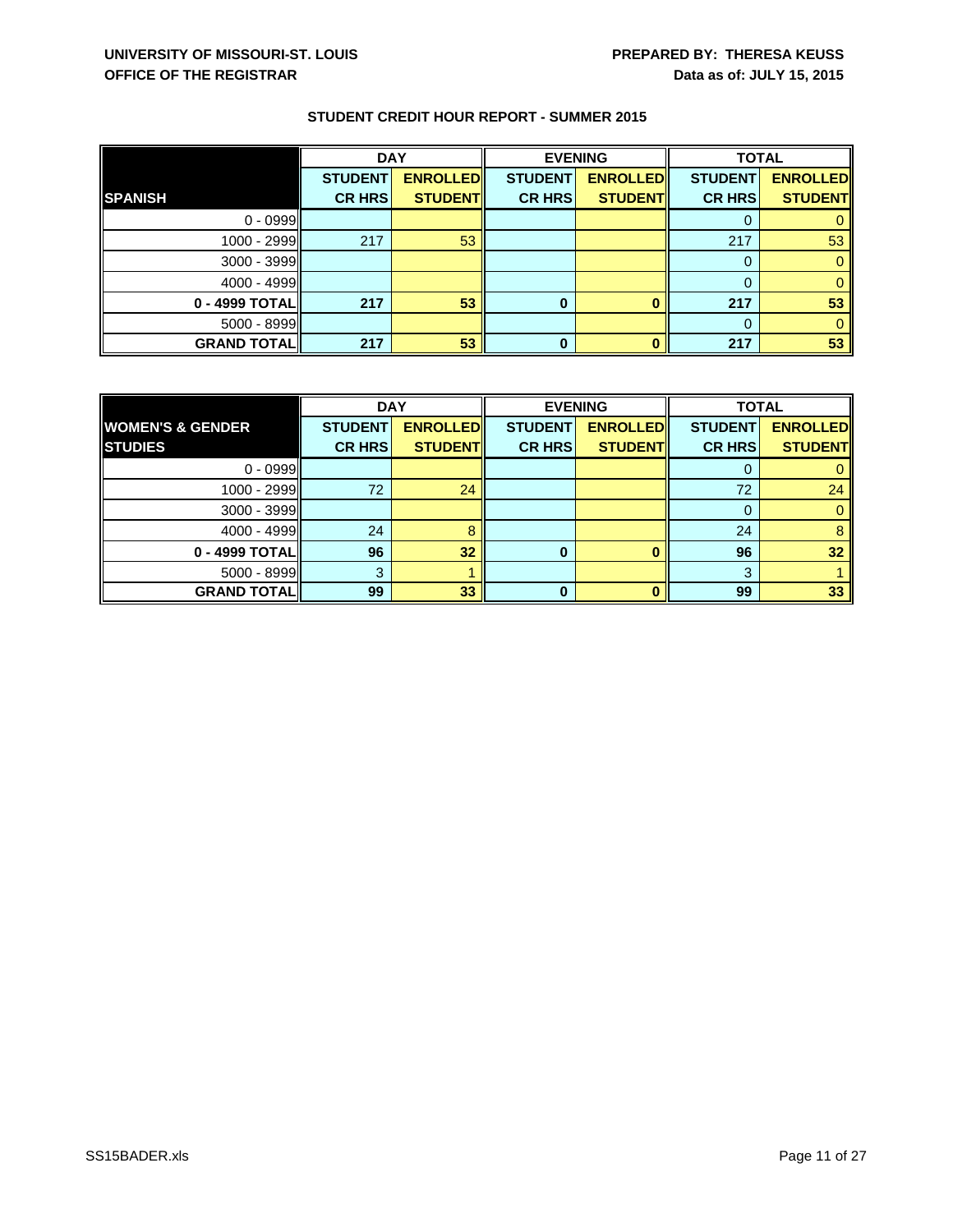|                      | <b>DAY</b>     |                 | <b>EVENING</b> |                 |                | <b>TOTAL</b>    |  |
|----------------------|----------------|-----------------|----------------|-----------------|----------------|-----------------|--|
|                      | <b>STUDENT</b> | <b>ENROLLED</b> | <b>STUDENT</b> | <b>ENROLLED</b> | <b>STUDENT</b> | <b>ENROLLED</b> |  |
| <b>APPLIED MUSIC</b> | <b>CR HRS</b>  | <b>STUDENT</b>  | <b>CR HRS</b>  | <b>STUDENT</b>  | <b>CR HRS</b>  | <b>STUDENT</b>  |  |
| $0 - 0999$           |                |                 |                |                 |                |                 |  |
| 1000 - 2999          |                |                 |                |                 |                |                 |  |
| 3000 - 3999          |                |                 |                |                 |                |                 |  |
| $4000 - 4999$        |                |                 |                |                 |                |                 |  |
| 0 - 4999 TOTAL       |                |                 | 0              |                 | 0              |                 |  |
| $5000 - 8999$        |                |                 |                |                 |                |                 |  |
| <b>GRAND TOTAL</b>   |                |                 | 0              |                 |                |                 |  |

|                      | <b>DAY</b>     |                 | <b>EVENING</b> |                 | <b>TOTAL</b>   |                 |
|----------------------|----------------|-----------------|----------------|-----------------|----------------|-----------------|
|                      | <b>STUDENT</b> | <b>ENROLLED</b> | <b>STUDENT</b> | <b>ENROLLED</b> | <b>STUDENT</b> | <b>ENROLLED</b> |
| <b>ART EDUCATION</b> | <b>CR HRS</b>  | <b>STUDENT</b>  | <b>CR HRS</b>  | <b>STUDENT</b>  | <b>CR HRS</b>  | <b>STUDENT</b>  |
| $0 - 0999$           |                |                 |                |                 |                |                 |
| $1000 - 2999$        | 12             |                 |                |                 | 12             |                 |
| $3000 - 3999$        |                |                 |                |                 |                |                 |
| $4000 - 4999$        |                |                 |                |                 |                |                 |
| 0 - 4999 TOTAL       | 12             |                 | U              |                 | 12             |                 |
| $5000 - 8999$        |                |                 |                |                 |                |                 |
| <b>GRAND TOTAL  </b> | 12             |                 | U              |                 | 12             |                 |

|                    | <b>DAY</b>     |                 | <b>EVENING</b> |                 | <b>TOTAL</b>   |                 |
|--------------------|----------------|-----------------|----------------|-----------------|----------------|-----------------|
|                    | <b>STUDENT</b> | <b>ENROLLED</b> | <b>STUDENT</b> | <b>ENROLLED</b> | <b>STUDENT</b> | <b>ENROLLED</b> |
| <b>ART HISTORY</b> | <b>CR HRS</b>  | <b>STUDENT</b>  | <b>CR HRS</b>  | <b>STUDENT</b>  | <b>CR HRS</b>  | <b>STUDENT</b>  |
| $0 - 0999$         |                |                 |                |                 |                |                 |
| $1000 - 2999$      | 129            | 43              |                |                 | 129            | 43              |
| $3000 - 3999$      |                |                 |                |                 | 0              |                 |
| $4000 - 4999$      |                |                 |                |                 | $\Omega$       |                 |
| 0 - 4999 TOTAL     | 129            | 43              | $\bf{0}$       | o               | 129            | 43              |
| $5000 - 8999$      |                |                 |                |                 | 0              |                 |
| <b>GRAND TOTAL</b> | 129            | 43              | <sup>0</sup>   | n               | 129            | 43              |

|                      | <b>DAY</b>     |                 | <b>EVENING</b> |                 | <b>TOTAL</b>   |                 |
|----------------------|----------------|-----------------|----------------|-----------------|----------------|-----------------|
|                      | <b>STUDENT</b> | <b>ENROLLED</b> | <b>STUDENT</b> | <b>ENROLLED</b> | <b>STUDENT</b> | <b>ENROLLED</b> |
| <b>COMMUNICATION</b> | <b>CR HRS</b>  | <b>STUDENT</b>  | <b>CR HRS</b>  | <b>STUDENT</b>  | <b>CR HRS</b>  | <b>STUDENT</b>  |
| $0 - 0999$           |                |                 |                |                 |                |                 |
| 1000 - 2999          | 600            | 200             |                |                 | 600            | 200             |
| 3000 - 3999          | 303            | 101             |                |                 | 303            | 101             |
| $4000 - 4999$        | 122            | 32              |                |                 | 122            | 32              |
| 0 - 4999 TOTAL       | 1,025          | 333             | $\bf{0}$       |                 | 1,025          | 333             |
| 5000 - 8999          | 9              |                 |                |                 | 9              |                 |
| <b>GRAND TOTAL</b>   | 1,034          | 336             | 0              |                 | 1,034          | 336             |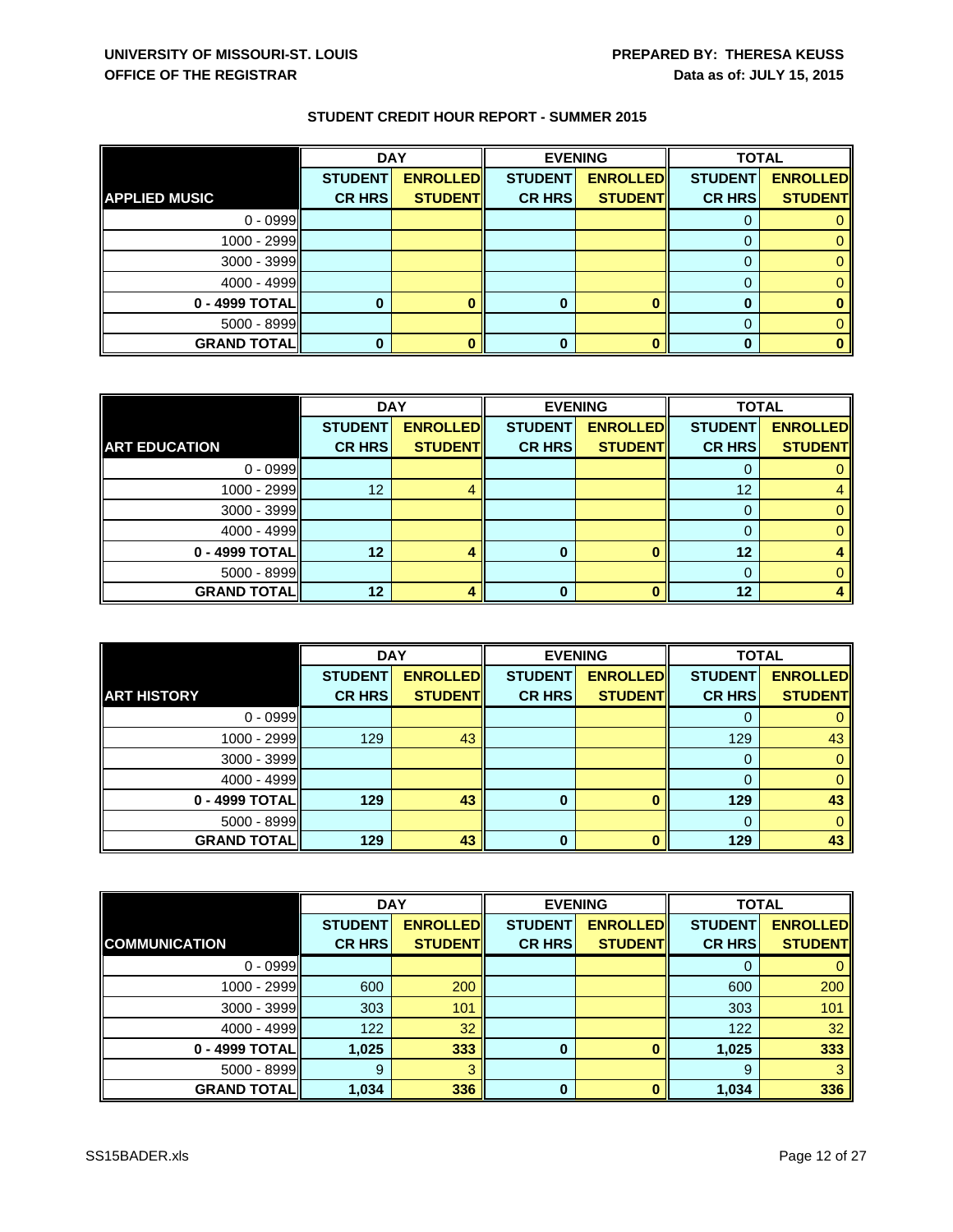|                    | <b>DAY</b>     |                 | <b>EVENING</b> |                 | <b>TOTAL</b>   |                 |
|--------------------|----------------|-----------------|----------------|-----------------|----------------|-----------------|
| <b>ENSEMBLE</b>    | <b>STUDENT</b> | <b>ENROLLED</b> | <b>STUDENT</b> | <b>ENROLLED</b> | <b>STUDENT</b> | <b>ENROLLED</b> |
| <b>PERFORMANCE</b> | <b>CR HRS</b>  | <b>STUDENT</b>  | <b>CR HRS</b>  | <b>STUDENT</b>  | <b>CR HRS</b>  | <b>STUDENT</b>  |
| $0 - 0999$         |                |                 |                |                 |                |                 |
| 1000 - 2999        |                |                 |                |                 |                |                 |
| 3000 - 3999        |                |                 |                |                 | 0              |                 |
| $4000 - 4999$      |                |                 |                |                 | 0              |                 |
| 0 - 4999 TOTAL     |                |                 |                |                 |                |                 |
| $5000 - 8999$      |                |                 |                |                 | 0              |                 |
| <b>GRAND TOTAL</b> |                |                 |                |                 | 0              | 0               |

|                      | <b>DAY</b>     |                 | <b>EVENING</b> |                 | <b>TOTAL</b>   |                 |
|----------------------|----------------|-----------------|----------------|-----------------|----------------|-----------------|
|                      | <b>STUDENT</b> | <b>ENROLLED</b> | <b>STUDENT</b> | <b>ENROLLED</b> | <b>STUDENT</b> | <b>ENROLLED</b> |
| <b>MEDIA STUDIES</b> | <b>CR HRS</b>  | <b>STUDENT</b>  | <b>CR HRS</b>  | <b>STUDENT</b>  | <b>CR HRS</b>  | <b>STUDENT</b>  |
| $0 - 0999$           |                |                 |                |                 |                |                 |
| 1000 - 2999          | 294            | 98              |                |                 | 294            | 98              |
| $3000 - 3999$        | 216            | 67              |                |                 | 216            | 67              |
| $4000 - 4999$        |                |                 |                |                 |                | $\Omega$        |
| 0 - 4999 TOTAL       | 510            | 165             | 0              |                 | 510            | 165             |
| $5000 - 8999$        |                |                 |                |                 |                |                 |
| <b>GRAND TOTAL</b>   | 510            | 165             | 0              |                 | 510            | 165             |

|                        | <b>DAY</b>     |                 | <b>EVENING</b> |                 | <b>TOTAL</b>   |                 |
|------------------------|----------------|-----------------|----------------|-----------------|----------------|-----------------|
|                        | <b>STUDENT</b> | <b>ENROLLED</b> | <b>STUDENT</b> | <b>ENROLLED</b> | <b>STUDENT</b> | <b>ENROLLED</b> |
| <b>MUSIC EDUCATION</b> | <b>CR HRS</b>  | <b>STUDENT</b>  | <b>CR HRS</b>  | <b>STUDENT</b>  | <b>CR HRS</b>  | <b>STUDENT</b>  |
| $0 - 0999$             |                |                 |                |                 | 0              |                 |
| 1000 - 2999            |                |                 |                |                 | 0              |                 |
| $3000 - 3999$          | 75             | 25              |                |                 | 75             | 25              |
| $4000 - 4999$          |                |                 |                |                 | 0              |                 |
| 0 - 4999 TOTAL         | 75             | 25              | $\bf{0}$       | 0               | 75             | 25              |
| $5000 - 8999$          | 6              |                 |                |                 | 6              |                 |
| <b>GRAND TOTAL</b>     | 81             | 27              |                | n               | 81             | 27              |

|                      | <b>DAY</b>     |                 | <b>EVENING</b> |                 |                | <b>TOTAL</b>    |  |
|----------------------|----------------|-----------------|----------------|-----------------|----------------|-----------------|--|
|                      | <b>STUDENT</b> | <b>ENROLLED</b> | <b>STUDENT</b> | <b>ENROLLED</b> | <b>STUDENT</b> | <b>ENROLLED</b> |  |
| <b>MUSIC HISTORY</b> | <b>CR HRS</b>  | <b>STUDENT</b>  | <b>CR HRS</b>  | <b>STUDENT</b>  | <b>CR HRS</b>  | <b>STUDENT</b>  |  |
| $0 - 0999$           |                |                 |                |                 | O              |                 |  |
| 1000 - 2999          | 87             | 29              |                |                 | 87             | 29              |  |
| 3000 - 3999          |                |                 |                |                 |                |                 |  |
| $4000 - 4999$        |                |                 |                |                 |                |                 |  |
| 0 - 4999 TOTAL       | 87             | 29              | $\bf{0}$       |                 | 87             | 29              |  |
| 5000 - 8999          |                |                 |                |                 | $\Omega$       |                 |  |
| <b>GRAND TOTAL</b>   | 87             | 29              | 0              |                 | 87             | 29              |  |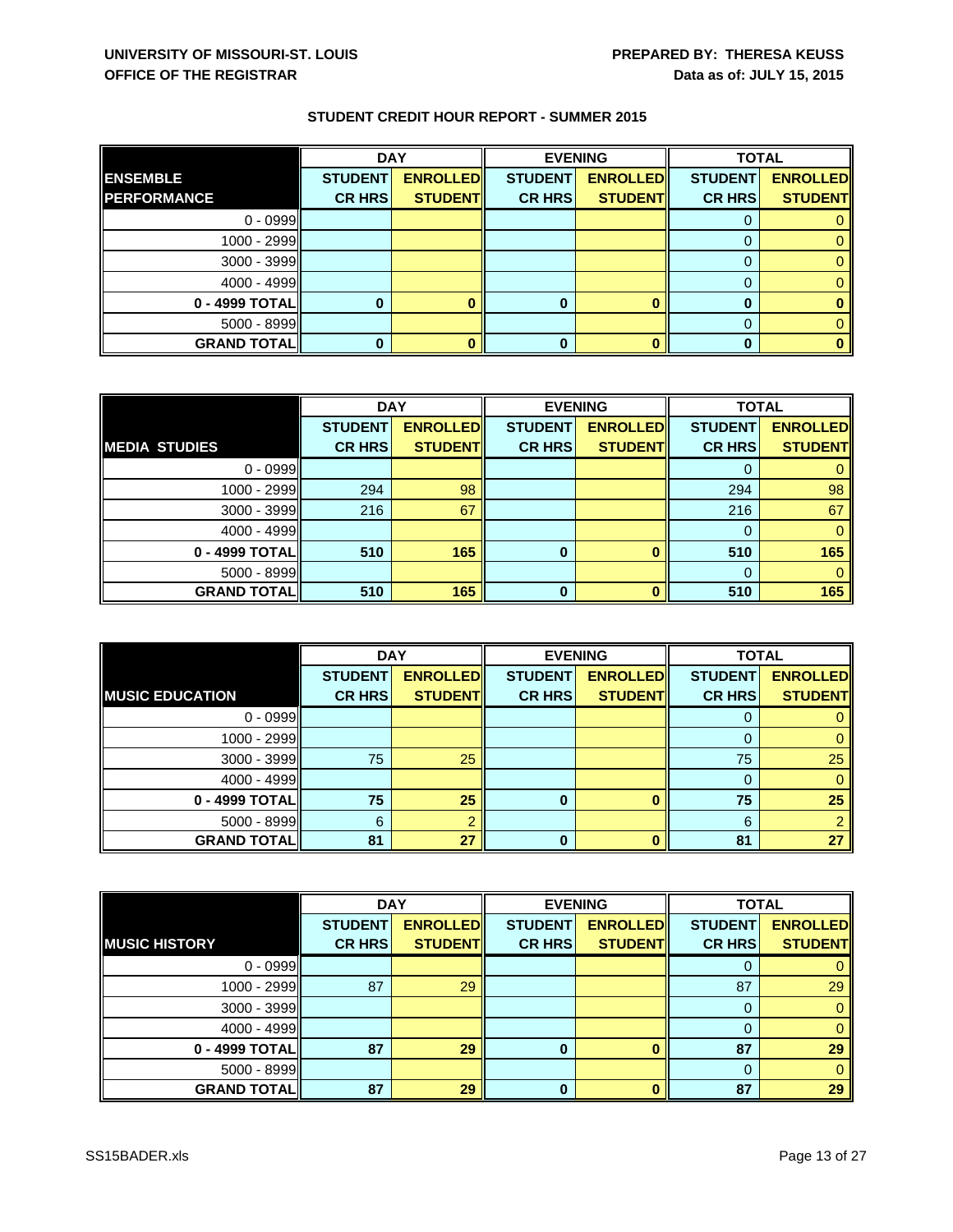|                    | <b>DAY</b>     |                 | <b>EVENING</b> |                 | <b>TOTAL</b>   |                 |
|--------------------|----------------|-----------------|----------------|-----------------|----------------|-----------------|
|                    | <b>STUDENT</b> | <b>ENROLLED</b> | <b>STUDENT</b> | <b>ENROLLED</b> | <b>STUDENT</b> | <b>ENROLLED</b> |
| <b>PEDAGOGY</b>    | <b>CR HRS</b>  | <b>STUDENT</b>  | <b>CR HRS</b>  | <b>STUDENT</b>  | <b>CR HRS</b>  | <b>STUDENT</b>  |
| $0 - 0999$         |                |                 |                |                 | U              |                 |
| 1000 - 2999        |                |                 |                |                 |                |                 |
| 3000 - 3999        |                |                 |                |                 | 0              |                 |
| 4000 - 4999        |                |                 |                |                 | 0              |                 |
| 0 - 4999 TOTAL     |                |                 |                |                 |                |                 |
| $5000 - 8999$      |                |                 |                |                 | 0              |                 |
| <b>GRAND TOTAL</b> |                |                 |                |                 |                | 0               |

|                    | <b>DAY</b>     |                 | <b>EVENING</b> |                 | <b>TOTAL</b>   |                 |
|--------------------|----------------|-----------------|----------------|-----------------|----------------|-----------------|
|                    | <b>STUDENT</b> | <b>ENROLLED</b> | <b>STUDENT</b> | <b>ENROLLED</b> | <b>STUDENT</b> | <b>ENROLLED</b> |
| <b>PRACTICUM</b>   | <b>CR HRS</b>  | <b>STUDENT</b>  | <b>CR HRS</b>  | <b>STUDENT</b>  | <b>CR HRS</b>  | <b>STUDENT</b>  |
| $0 - 0999$         |                |                 |                |                 |                |                 |
| $1000 - 2999$      |                |                 |                |                 |                |                 |
| $3000 - 3999$      |                |                 |                |                 |                |                 |
| $4000 - 4999$      |                |                 |                |                 |                |                 |
| 0 - 4999 TOTAL     |                |                 | O              |                 | O              |                 |
| $5000 - 8999$      | 9              |                 |                |                 | 9              |                 |
| <b>GRAND TOTAL</b> | a              |                 | n              |                 | q              |                 |

|                    | <b>DAY</b>     |                 | <b>EVENING</b> |                 | <b>TOTAL</b>   |                 |
|--------------------|----------------|-----------------|----------------|-----------------|----------------|-----------------|
|                    | <b>STUDENT</b> | <b>ENROLLED</b> | <b>STUDENT</b> | <b>ENROLLED</b> | <b>STUDENT</b> | <b>ENROLLED</b> |
| <b>STUDIO ART</b>  | <b>CR HRS</b>  | <b>STUDENT</b>  | <b>CR HRS</b>  | <b>STUDENT</b>  | <b>CR HRS</b>  | <b>STUDENT</b>  |
| $0 - 0999$         |                |                 |                |                 |                |                 |
| $1000 - 2999$      | 53             | 17              |                |                 | 53             | 17              |
| $3000 - 3999$      | 12             | 5               |                |                 | 12             | 5               |
| $4000 - 4999$      |                |                 |                |                 | $\Omega$       |                 |
| 0 - 4999 TOTAL     | 65             | 22              | $\bf{0}$       | o               | 65             | 22              |
| $5000 - 8999$      |                |                 |                |                 | 0              |                 |
| <b>GRAND TOTAL</b> | 65             | 22              | <sup>0</sup>   | n               | 65             | 22              |

|                    | <b>DAY</b>     |                 | <b>EVENING</b> |                 |                | <b>TOTAL</b>    |  |
|--------------------|----------------|-----------------|----------------|-----------------|----------------|-----------------|--|
|                    | <b>STUDENT</b> | <b>ENROLLED</b> | <b>STUDENT</b> | <b>ENROLLED</b> | <b>STUDENT</b> | <b>ENROLLED</b> |  |
| <b>THEATRE</b>     | <b>CR HRS</b>  | <b>STUDENT</b>  | <b>CR HRS</b>  | <b>STUDENT</b>  | <b>CR HRS</b>  | <b>STUDENT</b>  |  |
| $0 - 0999$         |                |                 |                |                 |                |                 |  |
| 1000 - 2999        |                |                 |                |                 |                |                 |  |
| 3000 - 3999        |                |                 |                |                 |                |                 |  |
| 4000 - 4999        |                |                 |                |                 |                |                 |  |
| 0 - 4999 TOTAL     |                |                 |                |                 | 0              |                 |  |
| $5000 - 8999$      |                |                 |                |                 |                |                 |  |
| <b>GRAND TOTAL</b> |                |                 |                |                 | 0              |                 |  |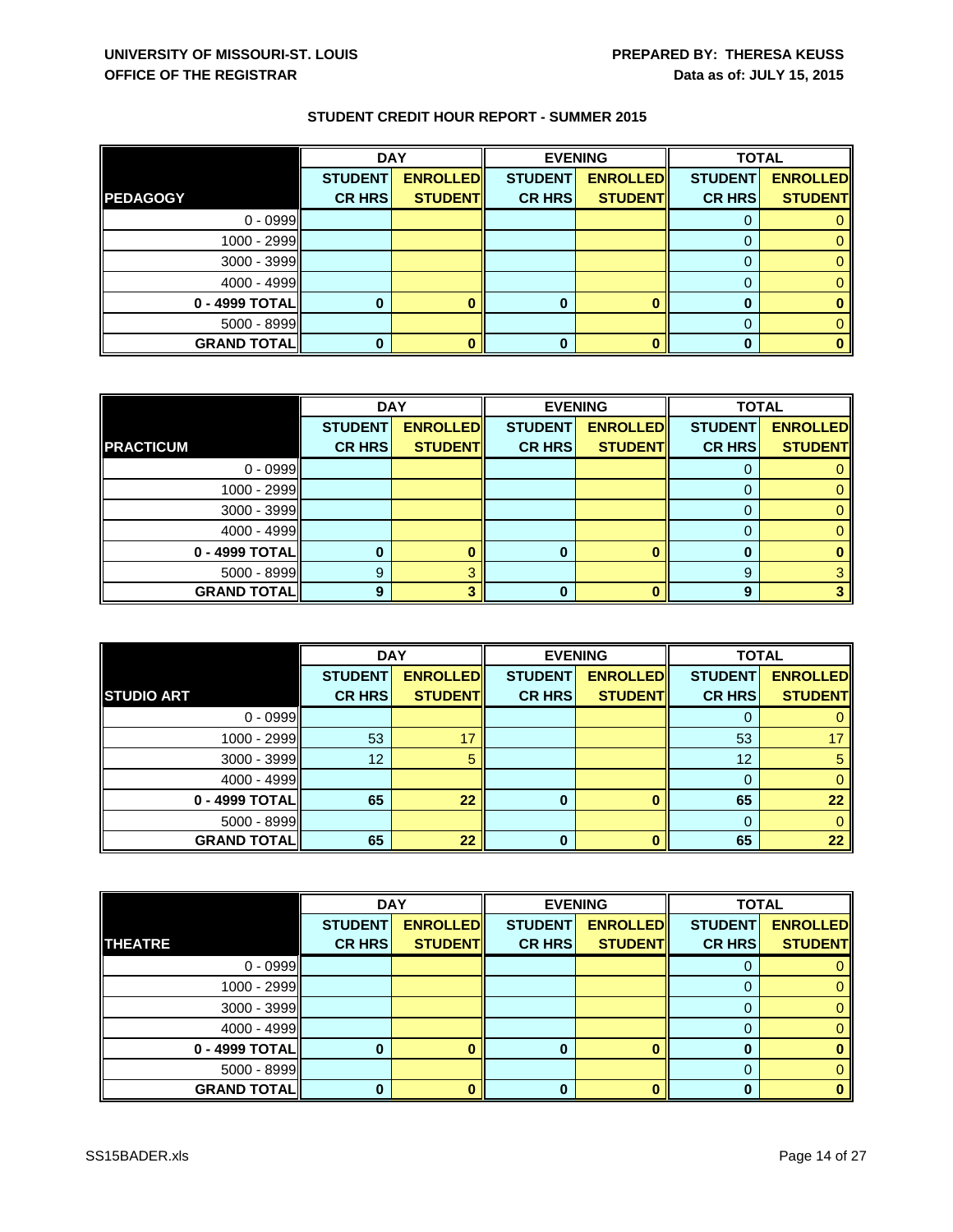|                          | <b>DAY</b>     |                 | <b>EVENING</b> |                 | <b>TOTAL</b>   |                 |
|--------------------------|----------------|-----------------|----------------|-----------------|----------------|-----------------|
|                          | <b>STUDENT</b> | <b>ENROLLED</b> | <b>STUDENT</b> | <b>ENROLLED</b> | <b>STUDENT</b> | <b>ENROLLED</b> |
| <b>THEATRE AND DANCE</b> | <b>CR HRS</b>  | <b>STUDENT</b>  | <b>CR HRS</b>  | <b>STUDENT</b>  | <b>CR HRS</b>  | <b>STUDENT</b>  |
| $0 - 0999$               |                |                 |                |                 | U              |                 |
| 1000 - 2999              | 165            | 55              |                |                 | 165            | 55              |
| 3000 - 3999              |                |                 |                |                 | 0              |                 |
| $4000 - 4999$            |                |                 |                |                 | 0              |                 |
| 0 - 4999 TOTAL           | 165            | 55              |                |                 | 165            | 55              |
| 5000 - 8999              |                |                 |                |                 | $\Omega$       |                 |
| <b>GRAND TOTAL</b>       | 165            | 55              | 0              |                 | 165            | 55              |

|                                 | <b>DAY</b>     |                 | <b>EVENING</b> |                 | <b>TOTAL</b>   |                 |
|---------------------------------|----------------|-----------------|----------------|-----------------|----------------|-----------------|
|                                 | <b>STUDENT</b> | <b>ENROLLED</b> | <b>STUDENT</b> | <b>ENROLLED</b> | <b>STUDENT</b> | <b>ENROLLED</b> |
| <b>THEORY &amp; COMPOSITION</b> | <b>CR HRS</b>  | <b>STUDENT</b>  | <b>CR HRS</b>  | <b>STUDENTI</b> | <b>CR HRS</b>  | <b>STUDENT</b>  |
| $0 - 0999$                      |                |                 |                |                 |                |                 |
| 1000 - 2999                     | 21             |                 |                |                 | 21             |                 |
| 3000 - 3999                     |                |                 |                |                 |                |                 |
| $4000 - 4999$                   |                |                 |                |                 |                |                 |
| 0 - 4999 TOTAL                  | 21             |                 |                |                 | 21             |                 |
| $5000 - 8999$                   |                |                 |                |                 |                |                 |
| <b>GRAND TOTAL</b>              | 21             |                 | o              |                 | 21             |                 |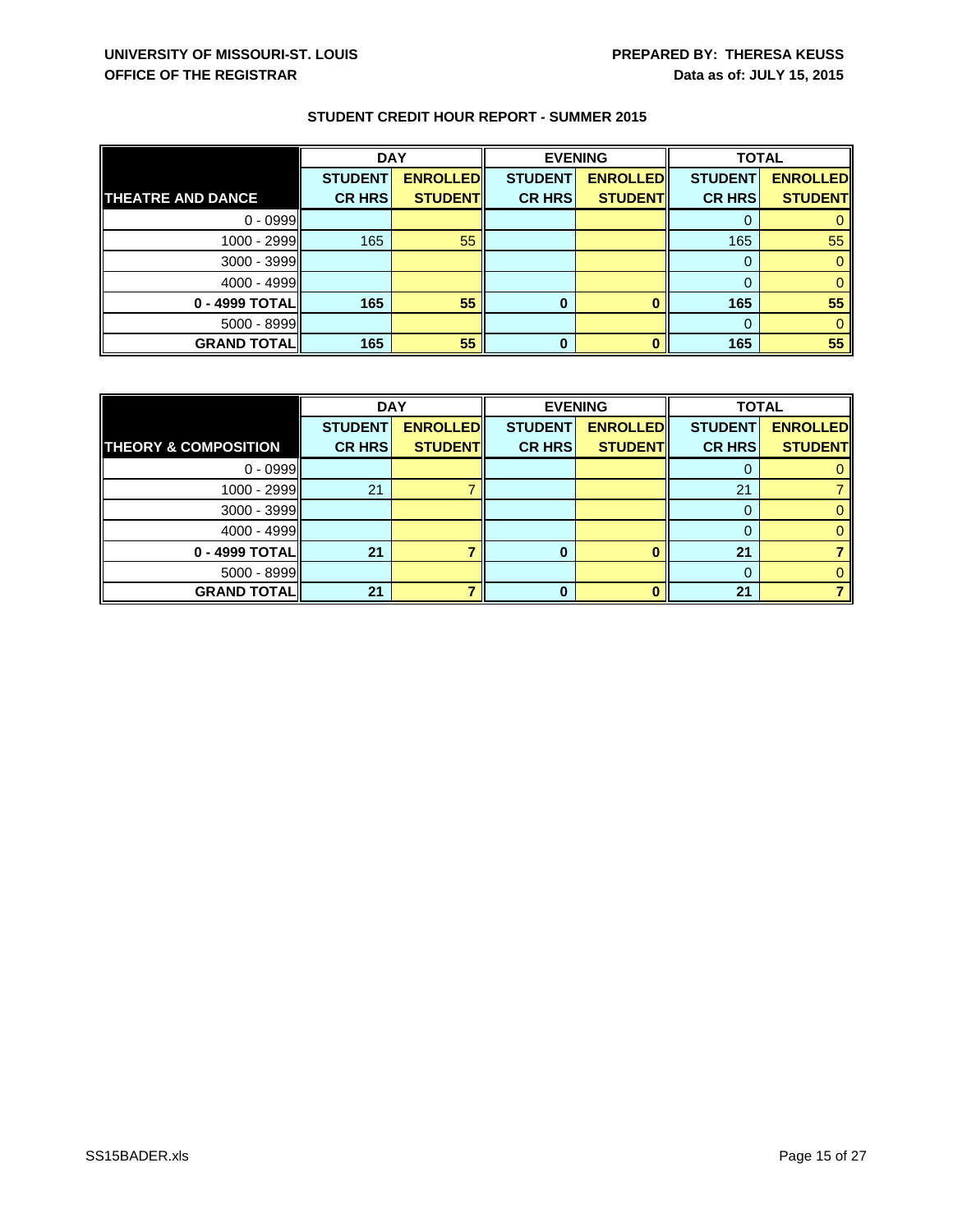|                    | <b>DAY</b>     |                 | <b>EVENING</b> |                 | <b>TOTAL</b>   |                 |
|--------------------|----------------|-----------------|----------------|-----------------|----------------|-----------------|
|                    | <b>STUDENT</b> | <b>ENROLLED</b> | <b>STUDENT</b> | <b>ENROLLED</b> | <b>STUDENT</b> | <b>ENROLLED</b> |
| <b>ACCOUNTING</b>  | <b>CR HRS</b>  | <b>STUDENT</b>  | <b>CR HRS</b>  | <b>STUDENT</b>  | <b>CR HRS</b>  | <b>STUDENT</b>  |
| $0 - 0999$         |                |                 |                |                 |                |                 |
| 1000 - 2999        | 177            | 59              | 42             | 14              | 219            | 73              |
| 3000 - 3999        | 6              |                 | 240            | 80              | 246            | 82              |
| $4000 - 4999$      |                |                 |                |                 | 0              |                 |
| 0 - 4999 TOTAL     | 183            | 61              | 282            | 94              | 465            | 155             |
| 5000-8999          | 137            | 47              |                |                 | 137            | 47              |
| <b>GRAND TOTAL</b> | 320            | 108             | 282            | 94              | 602            | 202             |

|                       | <b>DAY</b>     |                 | <b>EVENING</b> |                 | <b>TOTAL</b>   |                 |
|-----------------------|----------------|-----------------|----------------|-----------------|----------------|-----------------|
| <b>BUSINESS</b>       | <b>STUDENT</b> | <b>ENROLLED</b> | <b>STUDENT</b> | <b>ENROLLED</b> | <b>STUDENT</b> | <b>ENROLLED</b> |
| <b>ADMINISTRATION</b> | <b>CR HRS</b>  | <b>STUDENT</b>  | <b>CR HRS</b>  | <b>STUDENT</b>  | <b>CR HRS</b>  | <b>STUDENT</b>  |
| $0 - 0999$            |                |                 |                |                 |                |                 |
| 1000 - 2999           | 150            | 50              |                |                 | 150            | 50              |
| 3000 - 3999           |                |                 |                |                 | 0              |                 |
| 4000 - 4999           |                |                 |                |                 | $\Omega$       |                 |
| 0 - 4999 TOTAL        | 150            | 50              | 0              |                 | 150            | 50              |
| $5000 - 8999$         | 329            | 110             |                |                 | 329            | 110             |
| <b>GRAND TOTAL</b>    | 479            | 160             | 0              |                 | 479            | 160             |

|                    | <b>DAY</b>     |                 | <b>EVENING</b> |                 | <b>TOTAL</b>   |                 |
|--------------------|----------------|-----------------|----------------|-----------------|----------------|-----------------|
|                    | <b>STUDENT</b> | <b>ENROLLED</b> | <b>STUDENT</b> | <b>ENROLLED</b> | <b>STUDENT</b> | <b>ENROLLED</b> |
| <b>FINANCE</b>     | <b>CR HRS</b>  | <b>STUDENT</b>  | <b>CR HRS</b>  | <b>STUDENT</b>  | <b>CR HRS</b>  | <b>STUDENT</b>  |
| $0 - 0999$         |                |                 |                |                 | 0              |                 |
| 1000 - 2999        |                |                 |                |                 | $\Omega$       |                 |
| 3000 - 3999        | 370            | 124             | 126            | 42              | 496            | 166             |
| $4000 - 4999$      |                |                 |                |                 | 0              | $\Omega$        |
| 0 - 4999 TOTAL     | 370            | 124             | 126            | 42              | 496            | 166             |
| 5000 - 8999        | 131            | 45              |                |                 | 131            | 45              |
| <b>GRAND TOTAL</b> | 501            | 169             | 126            | 42              | 627            | 211             |

|                    | <b>DAY</b>     |                 | <b>EVENING</b> |                  | <b>TOTAL</b>   |                 |
|--------------------|----------------|-----------------|----------------|------------------|----------------|-----------------|
| <b>INFORMATION</b> | <b>STUDENT</b> | <b>ENROLLED</b> | <b>STUDENT</b> | <b>ENROLLEDI</b> | <b>STUDENT</b> | <b>ENROLLED</b> |
| <b>SYSTEMS</b>     | <b>CR HRS</b>  | <b>STUDENT</b>  | <b>CR HRS</b>  | <b>STUDENT</b>   | <b>CR HRS</b>  | <b>STUDENT</b>  |
| $0 - 0999$         |                |                 |                |                  | 0              |                 |
| 1000 - 2999        | 300            | 100             | 39             | 13               | 339            | 113             |
| $3000 - 3999$      | 18             | 6               | 123            | 41               | 141            | 47              |
| $4000 - 4999$      |                |                 |                |                  | 0              |                 |
| 0 - 4999 TOTAL     | 318            | 106             | 162            | 54               | 480            | 160             |
| 5000 - 8999        | 195            | 65              |                |                  | 195            | 65              |
| <b>GRAND TOTAL</b> | 513            | 171             | 162            | 54               | 675            | 225             |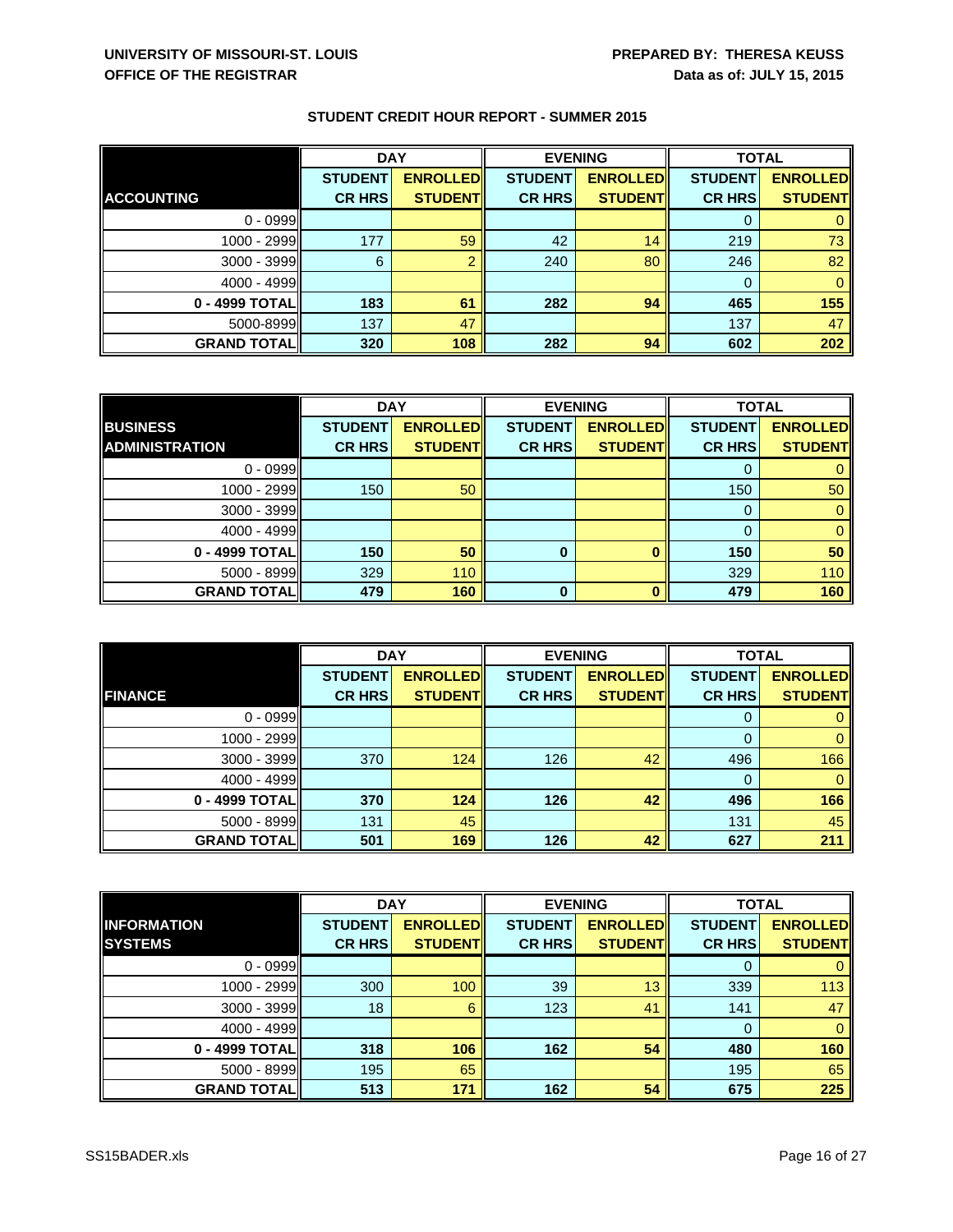| <b>LOGISTICS &amp;</b> | <b>DAY</b>     |                 | <b>EVENING</b> |                 | <b>TOTAL</b>   |                 |
|------------------------|----------------|-----------------|----------------|-----------------|----------------|-----------------|
| <b>OPERATIONS</b>      | <b>STUDENT</b> | <b>ENROLLED</b> | <b>STUDENT</b> | <b>ENROLLED</b> | <b>STUDENT</b> | <b>ENROLLED</b> |
| <b>MANAGEMENT</b>      | <b>CR HRS</b>  | <b>STUDENT</b>  | <b>CR HRS</b>  | <b>STUDENTI</b> | <b>CR HRS</b>  | <b>STUDENT</b>  |
| $0 - 0999$             |                |                 |                |                 |                |                 |
| 1000 - 2999            |                |                 |                |                 |                |                 |
| $3000 - 3999$          | 396            | 132             | 114            | 38              | 510            | 170             |
| 4000 - 4999            |                |                 |                |                 |                |                 |
| 0 - 4999 TOTAL         | 396            | 132             | 114            | 38              | 510            | 170             |
| 5000 - 8999            | 82             | 29              |                |                 | 82             | 29              |
| <b>GRAND TOTAL  </b>   | 478            | 161             | 114            | 38              | 592            | 199             |

|                      | <b>DAY</b>     |                 | <b>EVENING</b> |                 | <b>TOTAL</b>   |                 |
|----------------------|----------------|-----------------|----------------|-----------------|----------------|-----------------|
|                      | <b>STUDENT</b> | <b>ENROLLED</b> | <b>STUDENT</b> | <b>ENROLLED</b> | <b>STUDENT</b> | <b>ENROLLED</b> |
| <b>MANAGEMENT</b>    | <b>CR HRS</b>  | <b>STUDENT</b>  | <b>CR HRS</b>  | <b>STUDENT</b>  | <b>CR HRS</b>  | <b>STUDENT</b>  |
| $0 - 0999$           |                |                 |                |                 |                |                 |
| $1000 - 2999$        |                |                 |                |                 | $\Omega$       |                 |
| $3000 - 3999$        | 207            | 69              | 69             | 23              | 276            | 92              |
| 4000 - 4999          | 84             | 28              | 135            | 45              | 219            | 73              |
| 0 - 4999 TOTAL       | 291            | 97              | 204            | 68              | 495            | 165             |
| 5000 - 8999          | 3              |                 |                |                 | 3              |                 |
| <b>GRAND TOTALII</b> | 294            | 98              | 204            | 68              | 498            | 166             |

|                      | <b>DAY</b>     |                 | <b>EVENING</b> |                 | <b>TOTAL</b>   |                 |
|----------------------|----------------|-----------------|----------------|-----------------|----------------|-----------------|
| <b>INTERNATIONAL</b> | <b>STUDENT</b> | <b>ENROLLED</b> | <b>STUDENT</b> | <b>ENROLLED</b> | <b>STUDENT</b> | <b>ENROLLED</b> |
| <b>BUSINESS</b>      | <b>CR HRS</b>  | <b>STUDENT</b>  | <b>CR HRS</b>  | <b>STUDENT</b>  | <b>CR HRS</b>  | <b>STUDENT</b>  |
| $0 - 0999$           |                |                 |                |                 | 0              |                 |
| 1000 - 2999          |                |                 |                |                 | 0              |                 |
| $3000 - 3999$        | 15             | 5               | 45             | 15              | 60             | 20              |
| $4000 - 4999$        |                |                 |                |                 | 0              | $\Omega$        |
| 0 - 4999 TOTAL       | 15             |                 | 45             | 15              | 60             | 20              |
| $5000 - 8999$        | 135            | 45              |                |                 | 135            | 45              |
| <b>GRAND TOTAL</b>   | 150            | 50              | 45             | 15              | 195            | 65              |

|                    | <b>DAY</b>     |                 | <b>EVENING</b> |                 | <b>TOTAL</b>   |                 |
|--------------------|----------------|-----------------|----------------|-----------------|----------------|-----------------|
|                    | <b>STUDENT</b> | <b>ENROLLED</b> | <b>STUDENT</b> | <b>ENROLLED</b> | <b>STUDENT</b> | <b>ENROLLED</b> |
| <b>MARKETING</b>   | <b>CR HRS</b>  | <b>STUDENT</b>  | <b>CR HRS</b>  | <b>STUDENTI</b> | <b>CR HRS</b>  | <b>STUDENT</b>  |
| $0 - 0999$         |                |                 |                |                 | 0              |                 |
| 1000 - 2999        |                |                 |                |                 | 0              |                 |
| 3000 - 3999        | 171            | 57              | 78             | 26              | 249            | 83              |
| $4000 - 4999$      |                |                 |                |                 | 0              |                 |
| 0 - 4999 TOTAL     | 171            | 57              | 78             | 26              | 249            | 83              |
| 5000 - 8999        | 177            | 59              |                |                 | 177            | 59              |
| <b>GRAND TOTAL</b> | 348            | 116             | 78             | 26              | 426            | 142             |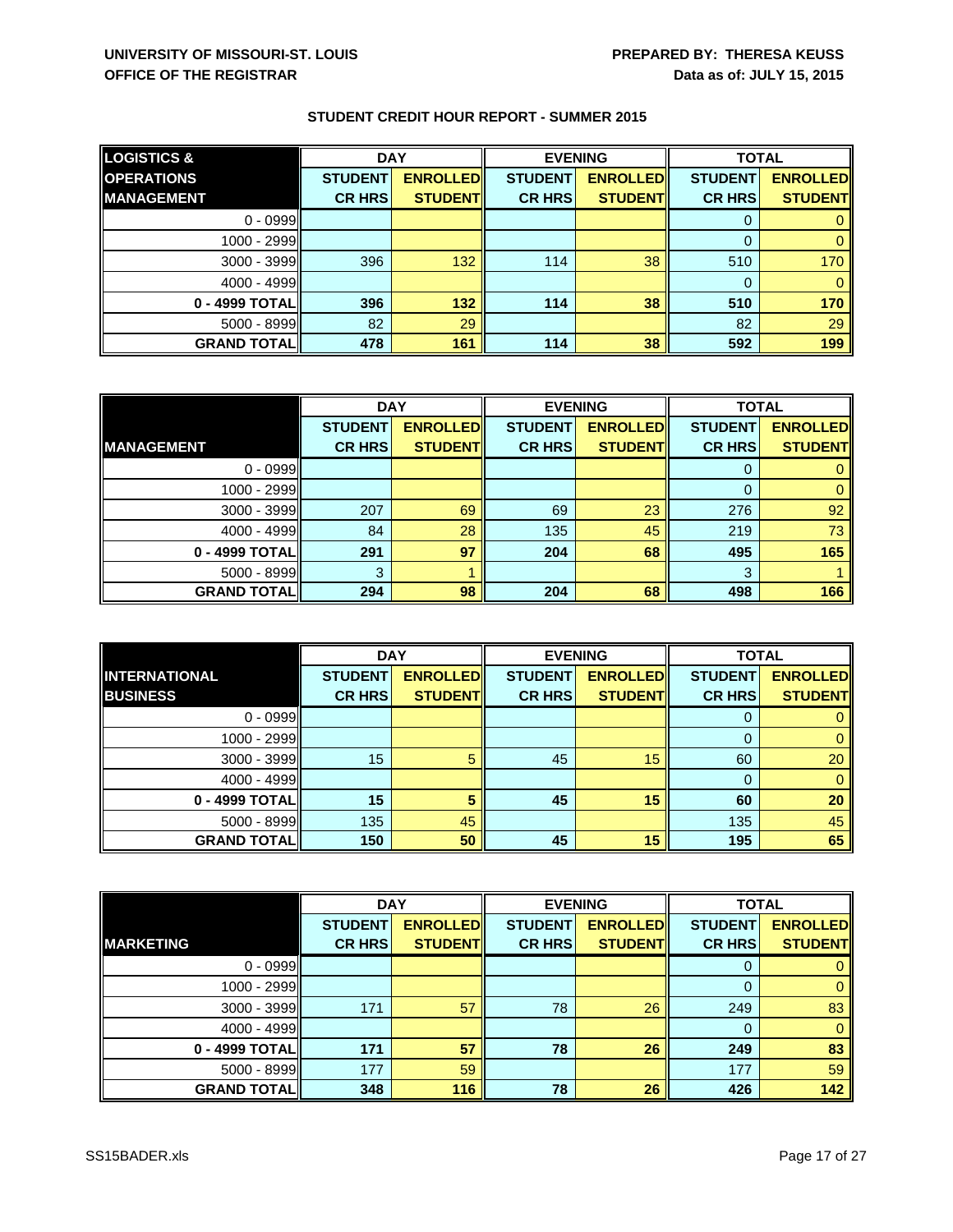|                    | <b>DAY</b>     |                 | <b>EVENING</b> |                 | <b>TOTAL</b>   |                 |
|--------------------|----------------|-----------------|----------------|-----------------|----------------|-----------------|
| <b>ADULT</b>       | <b>STUDENT</b> | <b>ENROLLED</b> | <b>STUDENT</b> | <b>ENROLLED</b> | <b>STUDENT</b> | <b>ENROLLED</b> |
| <b>EDUCATION</b>   | <b>CR HRS</b>  | <b>STUDENT</b>  | <b>CR HRS</b>  | <b>STUDENT</b>  | <b>CR HRS</b>  | <b>STUDENT</b>  |
| $0 - 0999$         |                |                 |                |                 |                |                 |
| 1000 - 2999        |                |                 |                |                 | 0              |                 |
| 3000 - 3999        |                |                 |                |                 | 0              |                 |
| $4000 - 4999$      |                |                 |                |                 | 0              |                 |
| 0 - 4999 TOTAL     |                |                 |                |                 | 0              |                 |
| 5000 - 8999        | 84             | 28              |                |                 | 84             | 28              |
| <b>GRAND TOTAL</b> | 84             | 28              | 0              |                 | 84             | 28              |

|                    | <b>DAY</b>     |                 |                | <b>EVENING</b>  |                | <b>TOTAL</b>    |  |
|--------------------|----------------|-----------------|----------------|-----------------|----------------|-----------------|--|
| <b>COUNSELOR</b>   | <b>STUDENT</b> | <b>ENROLLED</b> | <b>STUDENT</b> | <b>ENROLLED</b> | <b>STUDENT</b> | <b>ENROLLED</b> |  |
| <b>EDUCATION</b>   | <b>CR HRS</b>  | <b>STUDENT</b>  | <b>CR HRS</b>  | <b>STUDENT</b>  | <b>CR HRS</b>  | <b>STUDENT</b>  |  |
| $0 - 0999$         |                |                 |                |                 |                |                 |  |
| 1000 - 2999        |                |                 |                |                 | $\mathbf{0}$   | 0               |  |
| 3000 - 3999        |                |                 | 18             | 6               | 18             | 6               |  |
| 4000 - 4999        |                |                 |                |                 | $\Omega$       | $\Omega$        |  |
| 0 - 4999 TOTAL     | O              |                 | 18             | 6               | 18             | 6               |  |
| $5000 - 8999$      | 589            | 201             |                |                 | 589            | 201             |  |
| <b>GRAND TOTAL</b> | 589            | 201             | 18             | 6               | 607            | 207             |  |

|                        | <b>DAY</b>     |                 | <b>EVENING</b> |                 | <b>TOTAL</b>   |                 |
|------------------------|----------------|-----------------|----------------|-----------------|----------------|-----------------|
| <b>EARLY CHILDHOOD</b> | <b>STUDENT</b> | <b>ENROLLED</b> | <b>STUDENT</b> | <b>ENROLLED</b> | <b>STUDENT</b> | <b>ENROLLED</b> |
| <b>EDUCATION</b>       | <b>CR HRS</b>  | <b>STUDENT</b>  | <b>CR HRS</b>  | <b>STUDENT</b>  | <b>CR HRS</b>  | <b>STUDENT</b>  |
| $0 - 0999$             |                |                 |                |                 | 0              |                 |
| 1000 - 2999            |                |                 |                |                 | 0              |                 |
| $3000 - 3999$          | 21             | 14              | 18             | 6               | 39             | 20              |
| $4000 - 4999$          |                |                 |                |                 | 0              |                 |
| 0 - 4999 TOTAL         | 21             | 14              | 18             | 6               | 39             | 20              |
| $5000 - 8999$          | 33             | 11              |                |                 | 33             |                 |
| <b>GRAND TOTAL</b>     | 54             | 25              | 18             | 6               | 72             | 31              |

|                    | <b>DAY</b>     |                 | <b>EVENING</b> |                 | <b>TOTAL</b>   |                 |
|--------------------|----------------|-----------------|----------------|-----------------|----------------|-----------------|
|                    | <b>STUDENT</b> | <b>ENROLLED</b> | <b>STUDENT</b> | <b>ENROLLED</b> | <b>STUDENT</b> | <b>ENROLLED</b> |
| <b>EDUCATION</b>   | <b>CR HRS</b>  | <b>STUDENTI</b> | <b>CR HRS</b>  | <b>STUDENT</b>  | <b>CR HRS</b>  | <b>STUDENT</b>  |
| $0 - 0999$         |                |                 |                |                 | O              |                 |
| 1000 - 2999        | 48             | 16              |                |                 | 48             | 16 <sup>°</sup> |
| 3000 - 3999        |                |                 |                |                 | $\Omega$       | 0               |
| $4000 - 4999$      | 78             | 13              |                |                 | 78             | 13 <sup>°</sup> |
| 0 - 4999 TOTAL     | 126            | 29              | 0              |                 | 126            | 29              |
| $5000 - 8999$      | 377            | 212             |                |                 | 377            | 212             |
| <b>GRAND TOTAL</b> | 503            | 241             | 0              |                 | 503            | 241             |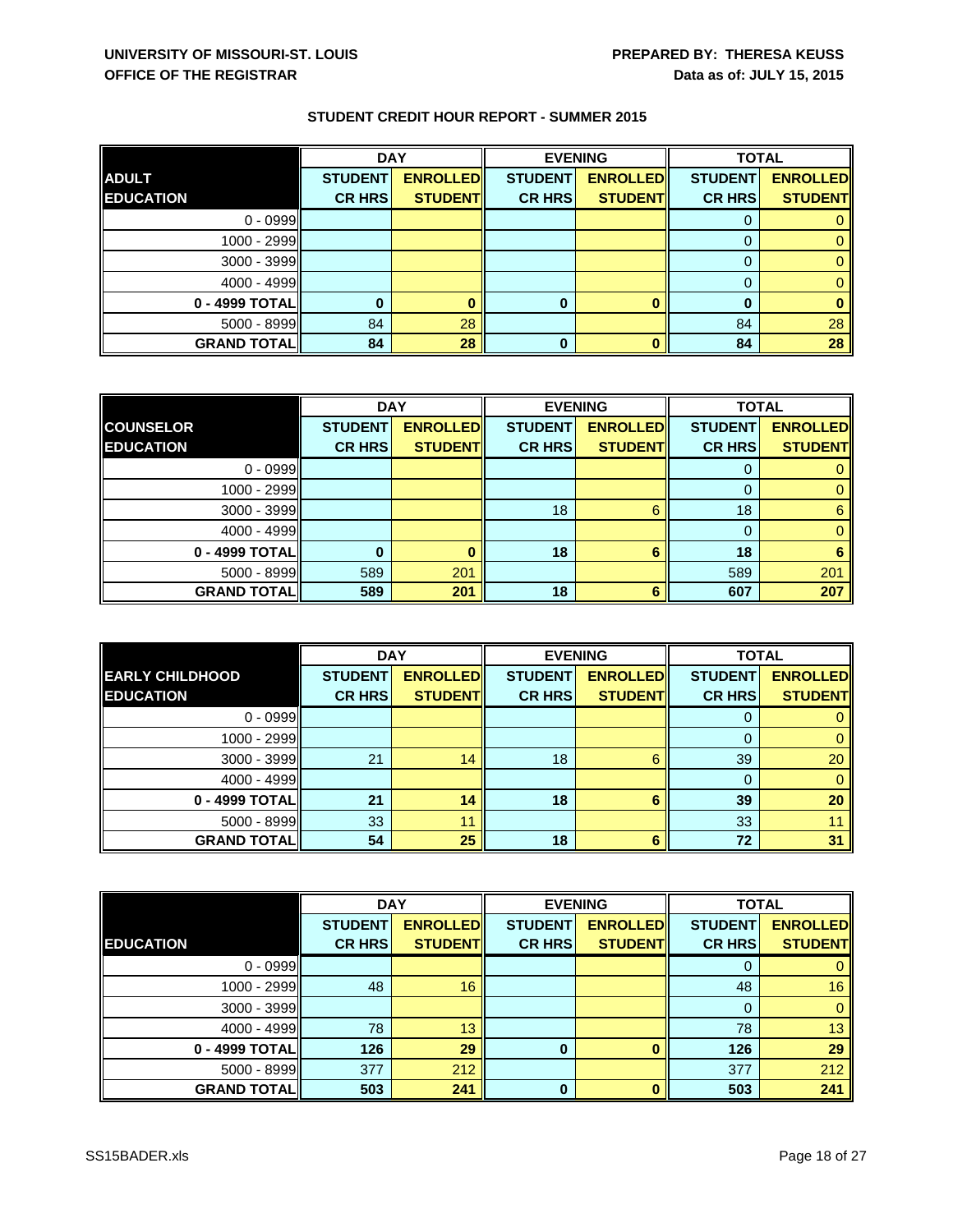|                       | <b>DAY</b>     |                 | <b>EVENING</b> |                 | <b>TOTAL</b>   |                 |
|-----------------------|----------------|-----------------|----------------|-----------------|----------------|-----------------|
| EDUCATIONAL           | <b>STUDENT</b> | <b>ENROLLED</b> | <b>STUDENT</b> | <b>ENROLLED</b> | <b>STUDENT</b> | <b>ENROLLED</b> |
| <b>ADMINISTRATION</b> | <b>CR HRS</b>  | <b>STUDENT</b>  | <b>CR HRS</b>  | <b>STUDENT</b>  | <b>CR HRS</b>  | <b>STUDENT</b>  |
| $0 - 0999$            |                |                 |                |                 |                |                 |
| $1000 - 2999$         |                |                 |                |                 |                |                 |
| 3000 - 3999           |                |                 |                |                 |                |                 |
| $4000 - 4999$         |                |                 |                |                 |                |                 |
| 0 - 4999 TOTAL        |                |                 |                |                 |                |                 |
| $5000 - 8999$         | 218            | 74              |                |                 | 218            | 74 <sub>1</sub> |
| <b>GRAND TOTAL</b>    | 218            | 74              | $\bf{0}$       |                 | 218            | 74 I            |

|                     | <b>DAY</b>     |                 | <b>EVENING</b> |                 | <b>TOTAL</b>   |                 |
|---------------------|----------------|-----------------|----------------|-----------------|----------------|-----------------|
| <b>EDUCATIONAL</b>  | <b>STUDENT</b> | <b>ENROLLED</b> | <b>STUDENT</b> | <b>ENROLLED</b> | <b>STUDENT</b> | <b>ENROLLED</b> |
| <b>FOUNDATIONS</b>  | <b>CR HRS</b>  | <b>STUDENT</b>  | <b>CR HRS</b>  | <b>STUDENT</b>  | <b>CR HRS</b>  | <b>STUDENT</b>  |
| $0 - 0999$          |                |                 |                |                 |                |                 |
| 1000 - 2999         |                |                 |                |                 |                |                 |
| 3000 - 3999         |                |                 |                |                 |                |                 |
| 4000 - 4999         |                |                 |                |                 |                |                 |
| 0 - 4999 TOTAL      |                |                 | 0              |                 | 0              |                 |
| $5000 - 8999$       | 3              |                 |                |                 | 3              |                 |
| <b>GRAND TOTALI</b> | ≏              |                 | 0              |                 | 3              |                 |

|                    | <b>DAY</b>     |                 | <b>EVENING</b> |                 | <b>TOTAL</b>   |                 |
|--------------------|----------------|-----------------|----------------|-----------------|----------------|-----------------|
| <b>EDUCATIONAL</b> | <b>STUDENT</b> | <b>ENROLLED</b> | <b>STUDENT</b> | <b>ENROLLED</b> | <b>STUDENT</b> | <b>ENROLLED</b> |
| <b>PSYCHOLOGY</b>  | <b>CR HRS</b>  | <b>STUDENT</b>  | <b>CR HRS</b>  | <b>STUDENT</b>  | <b>CR HRS</b>  | <b>STUDENT</b>  |
| $0 - 0999$         |                |                 |                |                 | 0              |                 |
| 1000 - 2999        | 33             |                 |                |                 | 33             |                 |
| 3000 - 3999        | 33             |                 | 30             | 10              | 63             | 21              |
| $4000 - 4999$      |                |                 |                |                 | 0              | $\Omega$        |
| 0 - 4999 TOTAL     | 66             | 22              | 30             | 10              | 96             | 32              |
| $5000 - 8999$      | 324            | 108             |                |                 | 324            | 108             |
| <b>GRAND TOTAL</b> | 390            | 130             | 30             | 10              | 420            | 140             |

|                    | <b>DAY</b>     |                 | <b>EVENING</b> |                 | <b>TOTAL</b>   |                 |
|--------------------|----------------|-----------------|----------------|-----------------|----------------|-----------------|
| <b>EDUCATIONAL</b> | <b>STUDENT</b> | <b>ENROLLED</b> | <b>STUDENT</b> | <b>ENROLLED</b> | <b>STUDENT</b> | <b>ENROLLED</b> |
| <b>RESEARCH</b>    | <b>CR HRS</b>  | <b>STUDENT</b>  | <b>CR HRS</b>  | <b>STUDENT</b>  | <b>CR HRS</b>  | <b>STUDENT</b>  |
| $0 - 0999$         |                |                 |                |                 | O              |                 |
| 1000 - 2999        |                |                 |                |                 |                |                 |
| 3000 - 3999        |                |                 |                |                 | 0              |                 |
| $4000 - 4999$      |                |                 |                |                 | 0              |                 |
| 0 - 4999 TOTAL     |                |                 |                |                 |                |                 |
| 5000 - 8999        | 129            | 43              |                |                 | 129            | 43              |
| <b>GRAND TOTAL</b> | 129            | 43              | 0              |                 | 129            | 43              |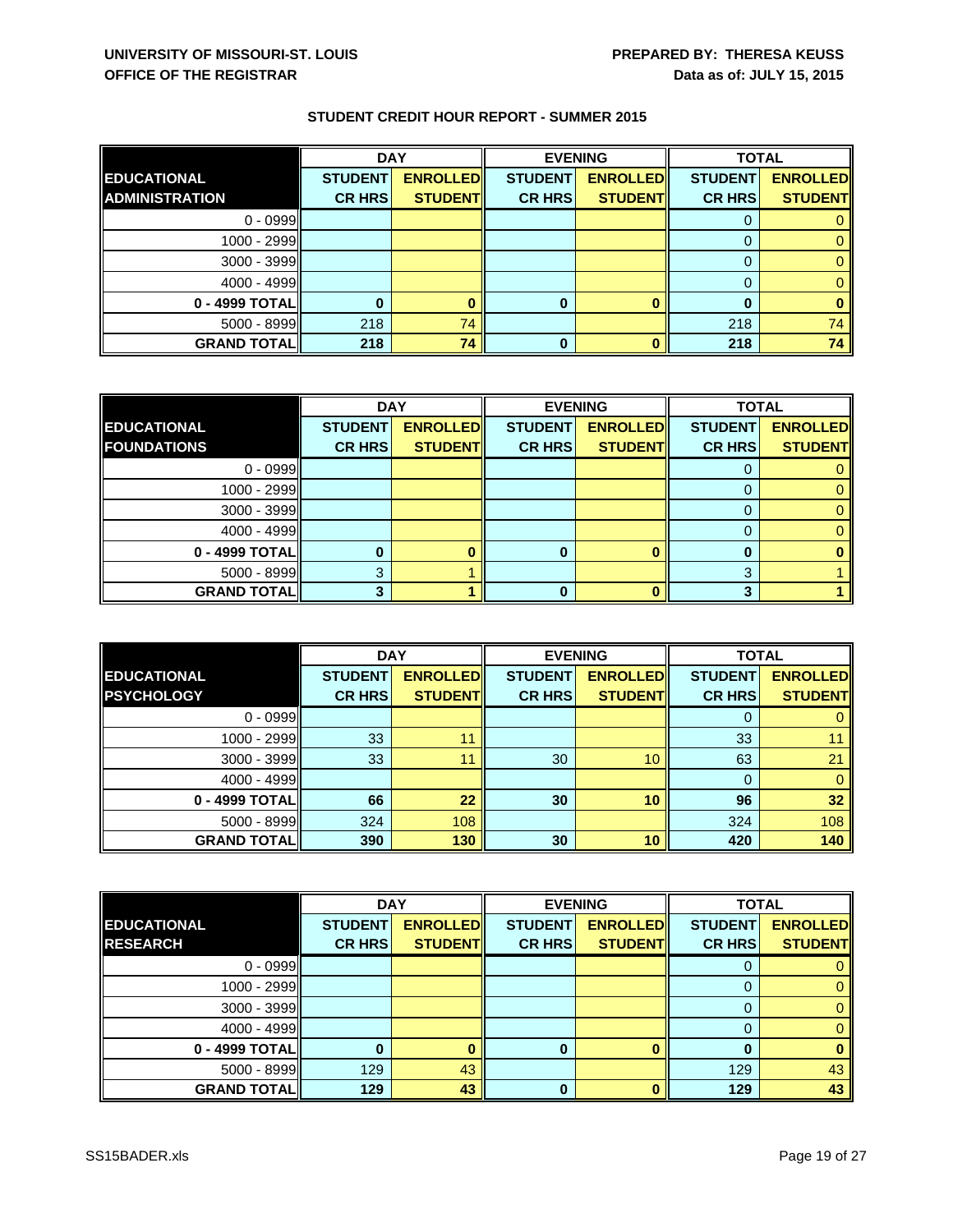|                    | <b>DAY</b>     |                 | <b>EVENING</b> |                 | <b>TOTAL</b>   |                 |
|--------------------|----------------|-----------------|----------------|-----------------|----------------|-----------------|
| <b>EDUCATIONAL</b> | <b>STUDENT</b> | <b>ENROLLED</b> | <b>STUDENT</b> | <b>ENROLLED</b> | <b>STUDENT</b> | <b>ENROLLED</b> |
| <b>TECHNOLOGY</b>  | <b>CR HRS</b>  | <b>STUDENT</b>  | <b>CR HRS</b>  | <b>STUDENT</b>  | <b>CR HRS</b>  | <b>STUDENT</b>  |
| $0 - 0999$         |                |                 |                |                 | 0              |                 |
| 1000 - 2999        |                |                 |                |                 | 0              |                 |
| $3000 - 3999$      | 16             | 16 <sup>°</sup> |                |                 | 16             | 16              |
| $4000 - 4999$      | 21             |                 |                |                 | 21             |                 |
| 0 - 4999 TOTAL     | 37             | 23              |                |                 | 37             | 23              |
| 5000 - 8999        | 73             | 25              |                |                 | 73             | 25              |
| <b>GRAND TOTAL</b> | 110            | 48              | 0              |                 | 110            | 48              |

|                    | <b>DAY</b><br><b>EVENING</b> |                 |                | <b>TOTAL</b>    |                |                 |
|--------------------|------------------------------|-----------------|----------------|-----------------|----------------|-----------------|
| <b>ELEMENTARY</b>  | <b>STUDENT</b>               | <b>ENROLLED</b> | <b>STUDENT</b> | <b>ENROLLED</b> | <b>STUDENT</b> | <b>ENROLLED</b> |
| <b>EDUCATION</b>   | <b>CR HRS</b>                | <b>STUDENT</b>  | <b>CR HRS</b>  | <b>STUDENT</b>  | <b>CR HRS</b>  | <b>STUDENT</b>  |
| $0 - 0999$         |                              |                 |                |                 |                |                 |
| 1000 - 2999        |                              |                 |                |                 | $\Omega$       | 0               |
| $3000 - 3999$      |                              |                 |                |                 |                | 0               |
| 4000 - 4999        | 84                           | 28              | 33             | 11              | 117            | 39              |
| 0 - 4999 TOTAL     | 84                           | 28              | 33             | 11              | 117            | 39              |
| $5000 - 8999$      | 108                          | 36              |                |                 | 108            | 36              |
| <b>GRAND TOTAL</b> | 192                          | 64              | 33             | 11              | 225            | 75              |

|                             | <b>DAY</b>     |                 | <b>EVENING</b> |                 | <b>TOTAL</b>   |                 |
|-----------------------------|----------------|-----------------|----------------|-----------------|----------------|-----------------|
|                             | <b>STUDENT</b> | <b>ENROLLED</b> | <b>STUDENT</b> | <b>ENROLLED</b> | <b>STUDENT</b> | <b>ENROLLED</b> |
| <b>HEALTH &amp; PHYS ED</b> | <b>CR HRS</b>  | <b>STUDENT</b>  | <b>CR HRS</b>  | <b>STUDENT</b>  | <b>CR HRS</b>  | <b>STUDENT</b>  |
| $0 - 0999$                  |                |                 |                |                 |                |                 |
| 1000 - 2999                 |                |                 |                |                 |                |                 |
| $3000 - 3999$               |                |                 |                |                 | 0              |                 |
| $4000 - 4999$               |                |                 |                |                 |                |                 |
| 0 - 4999 TOTAL              |                |                 | 0              | o               | $\mathbf 0$    |                 |
| $5000 - 8999$               |                |                 |                |                 | 0              |                 |
| <b>GRAND TOTAL</b>          |                |                 |                |                 | ŋ              |                 |

|                         | <b>DAY</b>     |                 | <b>EVENING</b> |                 | <b>TOTAL</b>   |                 |
|-------------------------|----------------|-----------------|----------------|-----------------|----------------|-----------------|
|                         | <b>STUDENT</b> | <b>ENROLLED</b> | <b>STUDENT</b> | <b>ENROLLED</b> | <b>STUDENT</b> | <b>ENROLLED</b> |
| <b>HIGHER EDUCATION</b> | <b>CR HRS</b>  | <b>STUDENT</b>  | <b>CR HRS</b>  | <b>STUDENT</b>  | <b>CR HRS</b>  | <b>STUDENT</b>  |
| $0 - 0999$              |                |                 |                |                 | O              |                 |
| 1000 - 2999             |                |                 |                |                 | 0              |                 |
| 3000 - 3999             |                |                 |                |                 | 0              |                 |
| $4000 - 4999$           |                |                 |                |                 | 0              |                 |
| 0 - 4999 TOTAL          |                |                 | $\bf{0}$       |                 | 0              |                 |
| 5000 - 8999             | 105            | 35              |                |                 | 105            | 35              |
| <b>GRAND TOTAL</b>      | 105            | 35              | 0              |                 | 105            | 35              |

| S\$ | .,<br>,,,,<br>- | -<br> | ∕ of lP⊺<br>- -<br>ור<br>ane<br>$\sim$ |  |
|-----|-----------------|-------|----------------------------------------|--|
|     |                 |       |                                        |  |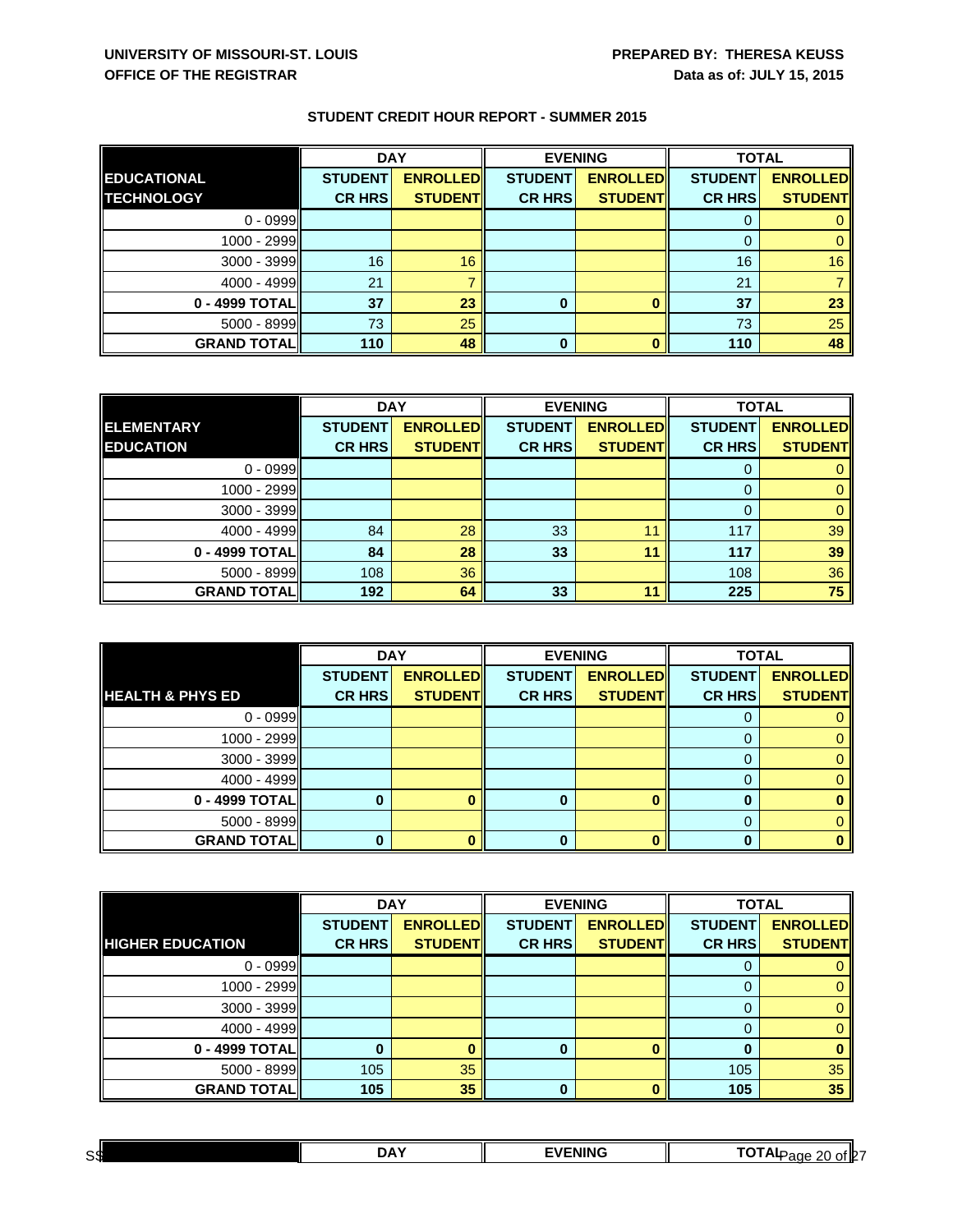|                         | <b>STUDENT</b> | <b>ENROLLED</b> | <b>STUDENT</b> | <b>ENROLLED</b> | <b>STUDENT</b> | <b>ENROLLED</b> |
|-------------------------|----------------|-----------------|----------------|-----------------|----------------|-----------------|
| <b>MIDDLE EDUCATION</b> | <b>CR HRS</b>  | <b>STUDENT</b>  | <b>CR HRS</b>  | <b>STUDENT</b>  | <b>CR HRS</b>  | <b>STUDENT</b>  |
| $0 - 0999$              |                |                 |                |                 |                |                 |
| 1000 - 2999             |                |                 |                |                 |                |                 |
| $3000 - 3999$           |                |                 |                |                 |                |                 |
| 4000 - 4999             |                |                 |                |                 |                |                 |
| $0 - 4999$ TOTAL        |                |                 |                |                 |                |                 |
| $5000 - 8999$           |                |                 |                |                 |                |                 |
| <b>GRAND TOTAL</b>      |                |                 |                |                 |                |                 |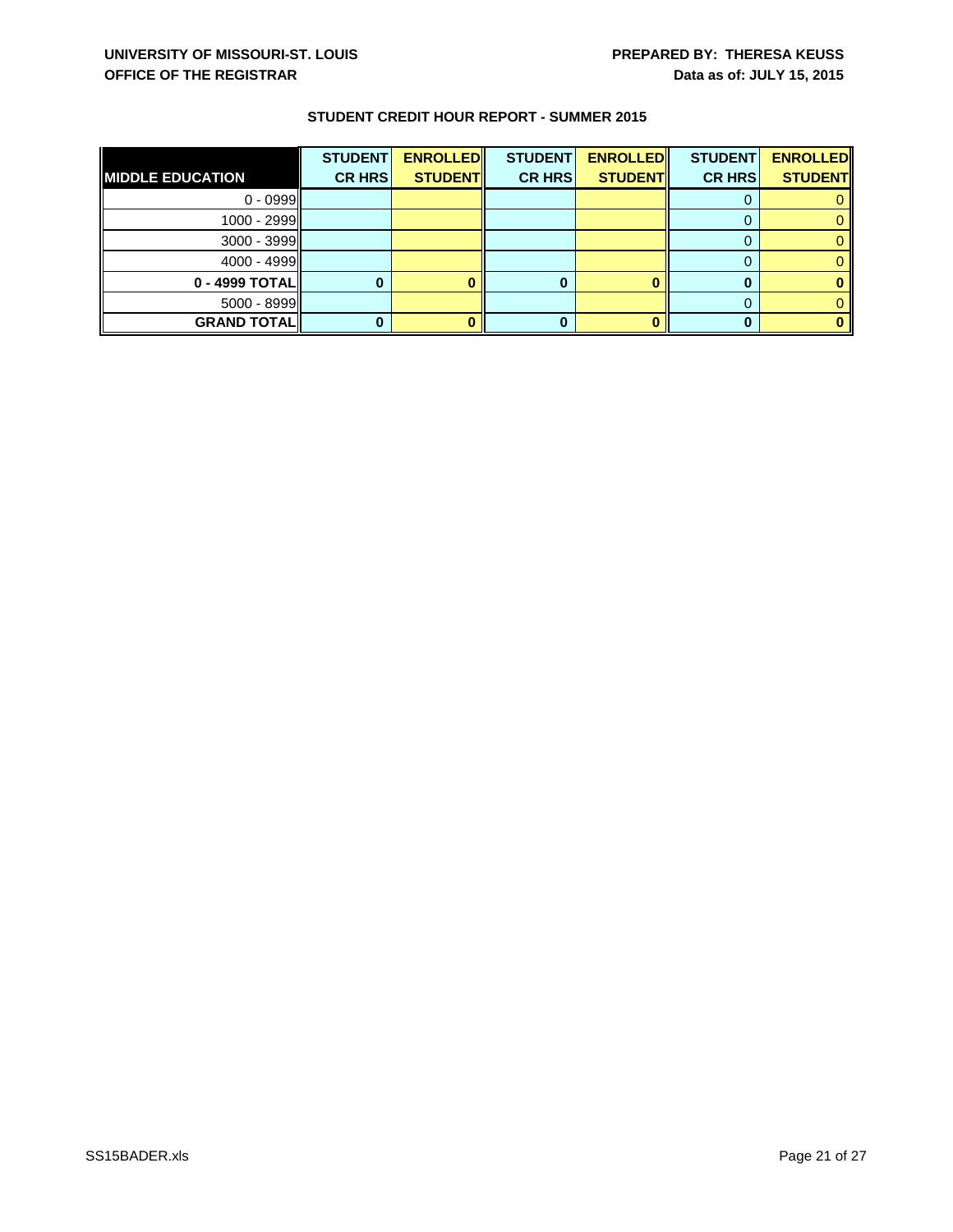|                    | <b>DAY</b><br><b>EVENING</b> |                 |                | <b>TOTAL</b>    |                |                 |
|--------------------|------------------------------|-----------------|----------------|-----------------|----------------|-----------------|
| <b>PHYSICAL</b>    | <b>STUDENT</b>               | <b>ENROLLED</b> | <b>STUDENT</b> | <b>ENROLLED</b> | <b>STUDENT</b> | <b>ENROLLED</b> |
| <b>EDUCATION</b>   | <b>CR HRS</b>                | <b>STUDENT</b>  | <b>CR HRS</b>  | <b>STUDENT</b>  | <b>CR HRS</b>  | <b>STUDENT</b>  |
| $0 - 0999$         |                              |                 |                |                 |                |                 |
| 1000 - 2999        |                              |                 |                |                 | 0              |                 |
| 3000 - 3999        | 222                          | 56              |                |                 | 222            | 56              |
| $4000 - 4999$      |                              |                 |                |                 | 0              |                 |
| 0 - 4999 TOTAL     | 222                          | 56              |                |                 | 222            | 56              |
| 5000 - 8999        |                              |                 |                |                 | 0              |                 |
| <b>GRAND TOTAL</b> | 222                          | 56              | 0              |                 | 222            | 56              |

|                     | <b>DAY</b>     |                 | <b>EVENING</b> |                 | <b>TOTAL</b>   |                 |
|---------------------|----------------|-----------------|----------------|-----------------|----------------|-----------------|
| <b>SECONDARY</b>    | <b>STUDENT</b> | <b>ENROLLED</b> | <b>STUDENT</b> | <b>ENROLLED</b> | <b>STUDENT</b> | <b>ENROLLED</b> |
| <b>EDUCATION</b>    | <b>CR HRS</b>  | <b>STUDENT</b>  | <b>CR HRS</b>  | <b>STUDENT</b>  | <b>CR HRS</b>  | <b>STUDENT</b>  |
| $0 - 0999$          |                |                 |                |                 |                |                 |
| 1000 - 2999         |                |                 |                |                 |                |                 |
| 3000 - 3999         |                |                 |                |                 |                |                 |
| 4000 - 4999         |                |                 |                |                 |                |                 |
| 0 - 4999 TOTAL      |                |                 | 0              |                 | $\bf{0}$       |                 |
| $5000 - 8999$       | 24             |                 |                |                 | 24             |                 |
| <b>GRAND TOTALI</b> | 24             |                 | 0              |                 | 24             |                 |

|                    | <b>DAY</b>     |                 | <b>EVENING</b> |                 | <b>TOTAL</b>   |                 |
|--------------------|----------------|-----------------|----------------|-----------------|----------------|-----------------|
| <b>SPECIAL</b>     | <b>STUDENT</b> | <b>ENROLLED</b> | <b>STUDENT</b> | <b>ENROLLED</b> | <b>STUDENT</b> | <b>ENROLLED</b> |
| <b>EDUCATION</b>   | <b>CR HRS</b>  | <b>STUDENT</b>  | <b>CR HRS</b>  | <b>STUDENT</b>  | <b>CR HRS</b>  | <b>STUDENT</b>  |
| $0 - 0999$         |                |                 |                |                 | 0              |                 |
| 1000 - 2999        |                |                 |                |                 | 0              |                 |
| $3000 - 3999$      | 246            | 82              | 6              |                 | 252            | 84              |
| $4000 - 4999$      | 60             | 20              |                |                 | 60             | 20              |
| 0 - 4999 TOTAL     | 306            | 102             | 6              |                 | 312            | 104             |
| 5000 - 8999        | 267            | 89              |                |                 | 267            | 89              |
| <b>GRAND TOTAL</b> | 573            | 191             | 6              |                 | 579            | 193             |

|                    | <b>DAY</b>     |                 | <b>EVENING</b> |                 | <b>TOTAL</b>   |                 |
|--------------------|----------------|-----------------|----------------|-----------------|----------------|-----------------|
| <b>TEACHER</b>     | <b>STUDENT</b> | <b>ENROLLED</b> | <b>STUDENT</b> | <b>ENROLLED</b> | <b>STUDENT</b> | <b>ENROLLED</b> |
| <b>EDUCATION</b>   | <b>CR HRS</b>  | <b>STUDENT</b>  | <b>CR HRS</b>  | <b>STUDENT</b>  | <b>CR HRS</b>  | <b>STUDENT</b>  |
| $0 - 0999$         |                |                 |                |                 | 0              |                 |
| 1000 - 2999        | 54             | 18              |                |                 | 54             | 18              |
| 3000 - 3999        | 36             | 12              | 53             | 21              | 89             | 33              |
| $4000 - 4999$      | 87             | 29              |                |                 | 87             | 29              |
| 0 - 4999 TOTAL     | 177            | 59              | 53             | 21              | 230            | 80              |
| 5000 - 8999        | 471            | 151             |                |                 | 471            | 151             |
| <b>GRAND TOTAL</b> | 648            | 210             | 53             | 21              | 701            | 231             |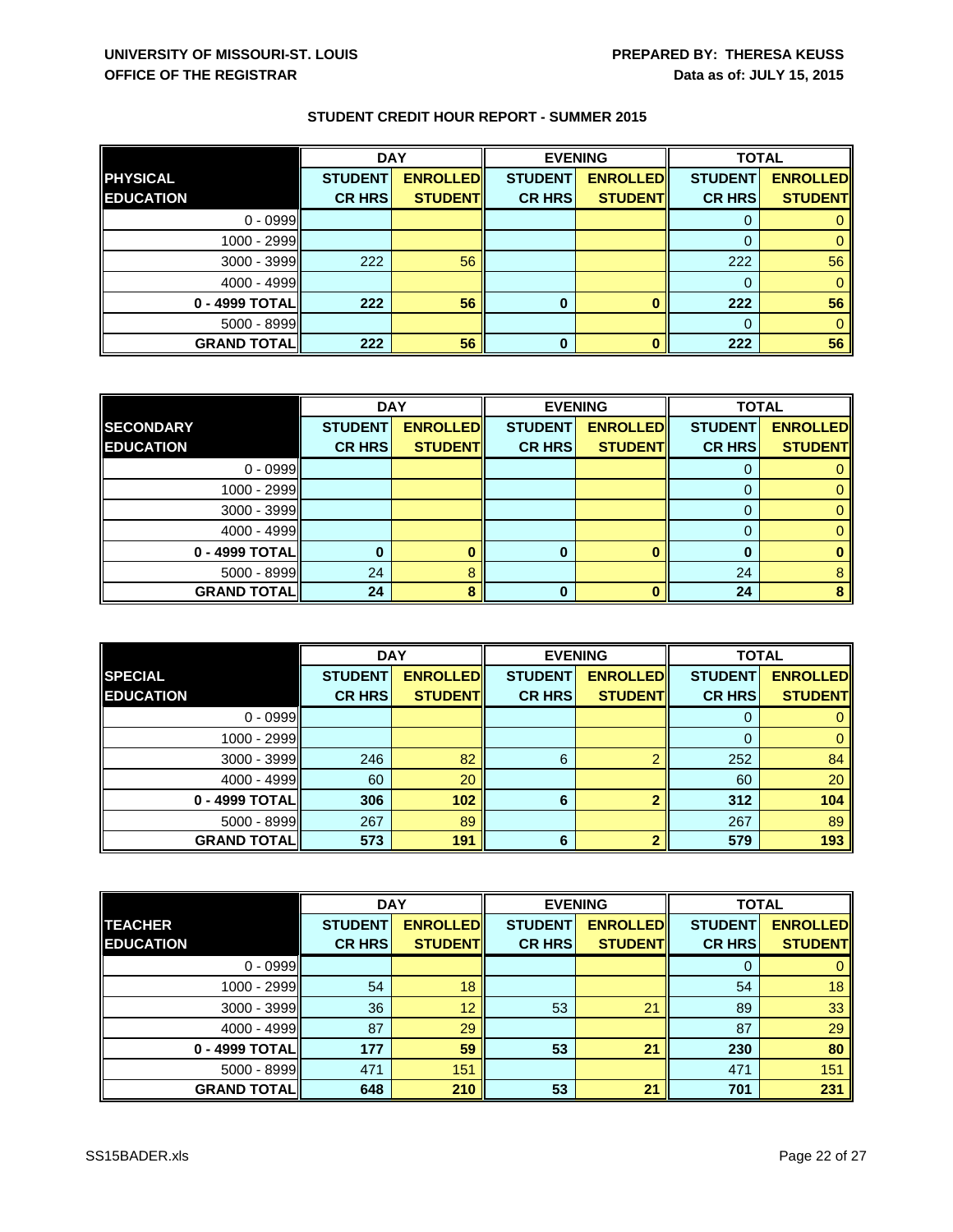|                           | <b>DAY</b>     |                 | <b>EVENING</b> |                 | <b>TOTAL</b>   |                 |
|---------------------------|----------------|-----------------|----------------|-----------------|----------------|-----------------|
| <b>TOTAL COLLEGE OF</b>   | <b>STUDENT</b> | <b>ENROLLED</b> | <b>STUDENT</b> | <b>ENROLLED</b> | <b>STUDENT</b> | <b>ENROLLED</b> |
| <b>ARTS &amp; SCIENCE</b> | <b>CR HRS</b>  | <b>STUDENT</b>  | <b>CR HRS</b>  | <b>STUDENT</b>  | <b>CR HRS</b>  | <b>STUDENT</b>  |
| $0 - 0999$                |                |                 |                |                 |                |                 |
| 1000 - 2999               | 5,784          | 1,759           | 1,229          | 390             | 7,013          | 2,149           |
| 3000 - 3999               | 2,131          | 714             | 0              |                 | 2,131          | 714             |
| $4000 - 4999$             | 638            | 220             | 591            | 197             | 1,229          | 417             |
| 0 - 4999 TOTAL            | 8,553          | 2,693           | 1,820          | 587             | 10,373         | 3,280           |
| 5000 - 8999               | 911            | 399             | 0              |                 | 911            | 399             |
| <b>GRAND TOTAL  </b>      | 9,464          | 3,092           | 1,820          | 587             | 11,284         | 3,679           |

|                                | <b>DAY</b>     |                 | <b>EVENING</b> |                 | <b>TOTAL</b>   |                 |
|--------------------------------|----------------|-----------------|----------------|-----------------|----------------|-----------------|
| <b>TOTAL COLLEGE OF</b>        | <b>STUDENT</b> | <b>ENROLLED</b> | <b>STUDENT</b> | <b>ENROLLED</b> | <b>STUDENT</b> | <b>ENROLLED</b> |
| <b>BUSINESS ADMINISTRATION</b> | <b>CR HRS</b>  | <b>STUDENT</b>  | <b>CR HRS</b>  | <b>STUDENT</b>  | <b>CR HRS</b>  | <b>STUDENT</b>  |
| $0 - 0999$                     |                |                 | 0              |                 |                |                 |
| $1000 - 2999$                  | 627            | 209             | 81             | 27              | 708            | 236             |
| $3000 - 3999$                  | 1,183          | 395             | 795            | 265             | 1,978          | 660             |
| $4000 - 4999$                  | 84             | 28              | 135            | 45              | 219            | 73              |
| 0 - 4999 TOTAL                 | 1,894          | 632             | 1,011          | 337             | 2,905          | 969             |
| $5000 - 8999$                  | 1,189          | 401             | 0              |                 | 1,189          | 401             |
| <b>GRAND TOTAL</b>             | 3,083          | 1,033           | 1,011          | 337             | 4,094          | 1,370           |

|                                             | <b>DAY</b>                      |                                   | <b>EVENING</b>                  |                                   | <b>TOTAL</b>                    |                                   |
|---------------------------------------------|---------------------------------|-----------------------------------|---------------------------------|-----------------------------------|---------------------------------|-----------------------------------|
| <b>TOTAL COLLEGE OF</b><br><b>EDUCATION</b> | <b>STUDENT</b><br><b>CR HRS</b> | <b>ENROLLED</b><br><b>STUDENT</b> | <b>STUDENT</b><br><b>CR HRS</b> | <b>ENROLLED</b><br><b>STUDENT</b> | <b>STUDENT</b><br><b>CR HRS</b> | <b>ENROLLED</b><br><b>STUDENT</b> |
|                                             |                                 |                                   |                                 |                                   |                                 |                                   |
| $0 - 0999$                                  |                                 |                                   |                                 |                                   | 0                               |                                   |
| 1000 - 2999                                 | 135                             | 45                                | 0                               |                                   | 135                             | 45                                |
| $3000 - 3999$                               | 574                             | 191                               | 125                             | 45                                | 699                             | 236                               |
| $4000 - 4999$                               | 330                             | 97                                | 33                              | 11                                | 363                             | 108                               |
| 0 - 4999 TOTAL                              | 1,039                           | 333                               | 158                             | 56                                | 1,197                           | 389                               |
| 5000 - 8999                                 | 2,805                           | 1,022                             | 0                               |                                   | 2,805                           | 1,022                             |
| <b>GRAND TOTAL</b>                          | 3,844                           | 1,355                             | 158                             | 56                                | 4,002                           | 1,411                             |

|                              | <b>DAY</b>     |                  | <b>EVENING</b> |                 |                | <b>TOTAL</b>    |  |
|------------------------------|----------------|------------------|----------------|-----------------|----------------|-----------------|--|
| <b>TOTAL COLLEGE OF</b>      | <b>STUDENT</b> | <b>ENROLLEDI</b> | <b>STUDENT</b> | <b>ENROLLED</b> | <b>STUDENT</b> | <b>ENROLLED</b> |  |
| <b>FINE ARTS &amp; COMM.</b> | <b>CR HRSI</b> | <b>STUDENTI</b>  | <b>CR HRS</b>  | <b>STUDENTI</b> | <b>CR HRS</b>  | <b>STUDENT</b>  |  |
| $0 - 0999$                   |                |                  |                |                 |                |                 |  |
| 1000 - 2999                  | 1,361          | 453              |                |                 | 1,361          | 453             |  |
| $3000 - 3999$                | 606            | 198              | 0              |                 | 606            | 198             |  |
| 4000 - 4999                  | 122            | 32               |                |                 | 122            | 32              |  |
| 0 - 4999 TOTAL               | 2,089          | 683              | 0              |                 | 2,089          | 683             |  |
| $5000 - 8999$                | 24             |                  | 0              |                 | 24             |                 |  |
| <b>GRAND TOTAL</b>           | 2,113          | 691              | 0              |                 | 2,113          | 691             |  |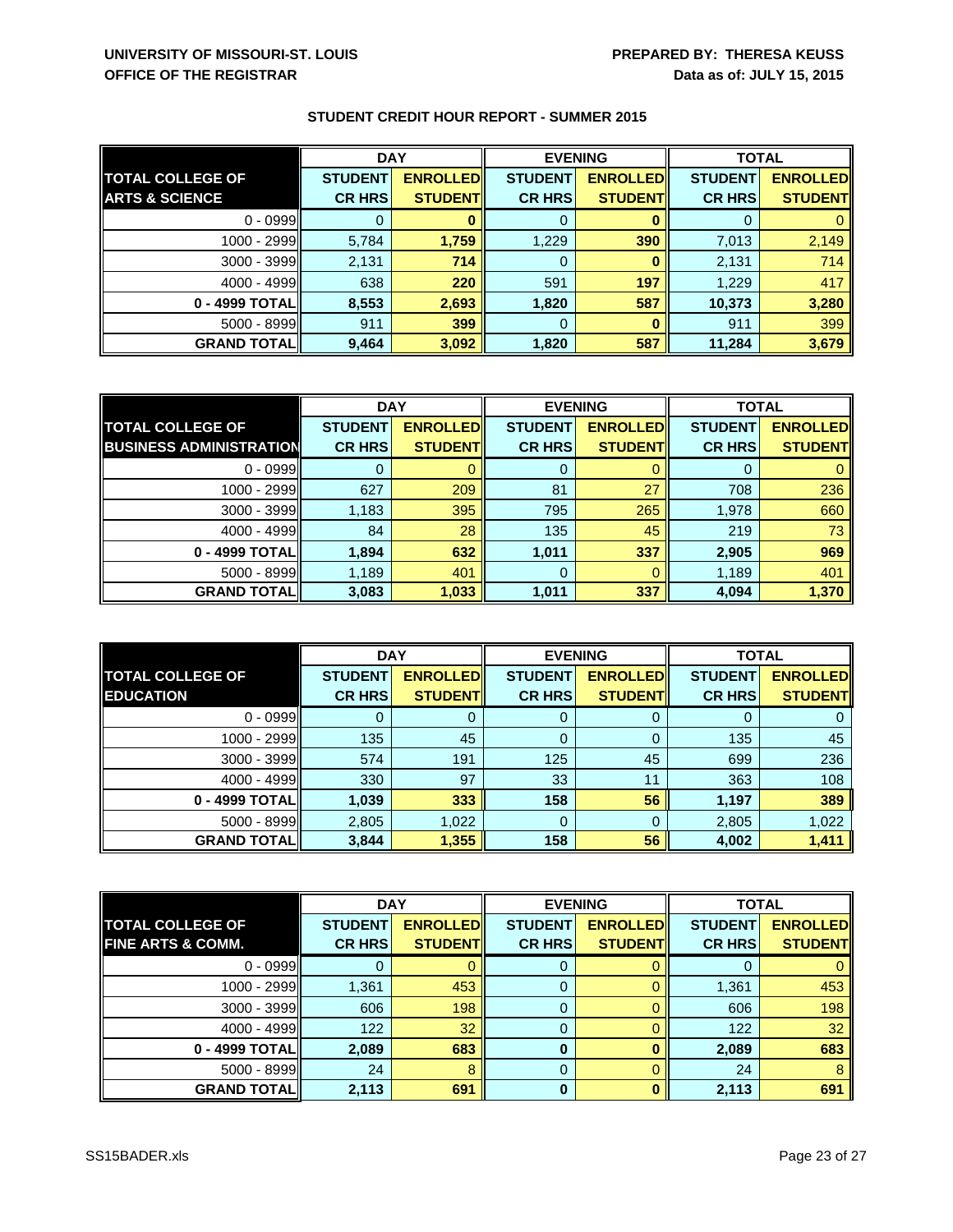|                             | <b>DAY</b>     |                 | <b>EVENING</b> |                 | <b>TOTAL</b>   |                 |
|-----------------------------|----------------|-----------------|----------------|-----------------|----------------|-----------------|
| <b>UMSL/WU ENGINEERING</b>  | <b>STUDENT</b> | <b>ENROLLED</b> | <b>STUDENT</b> | <b>ENROLLED</b> | <b>STUDENT</b> | <b>ENROLLED</b> |
| <b>PRE-ENGINEERING INC</b>  | <b>CR HRS</b>  | <b>STUDENT</b>  | <b>CR HRS</b>  | <b>STUDENT</b>  | <b>CR HRS</b>  | <b>STUDENT</b>  |
| 0 - 0999 Pre-Engineering    |                |                 |                |                 |                |                 |
| 1000 - 2999 Pre-Engineering |                |                 |                |                 | $\Omega$       |                 |
| $0 - 0999$                  |                |                 |                |                 | $\Omega$       |                 |
| 1000 - 2999                 |                |                 | 150            | 51              | 150            | 51              |
| $3000 - 3999$               |                |                 | 90             | 30              | 90             | 30              |
| $4000 - 4999$               | 106            | 28              | 203            | 92              | 309            | 120             |
| 0 - 4999 TOTAL              | 106            | 28              | 443            | 173             | 549            | 201             |
| $5000 - 8999$               |                |                 |                |                 | $\Omega$       |                 |
| <b>GRAND TOTAL</b>          | 106            | 28              | 443            | 173             | 549            | 201             |

|                         | <b>DAY</b><br><b>EVENING</b> |                 | <b>TOTAL</b>   |                 |                |                 |
|-------------------------|------------------------------|-----------------|----------------|-----------------|----------------|-----------------|
| <b>TOTAL COLLEGE OF</b> | <b>STUDENT</b>               | <b>ENROLLED</b> | <b>STUDENT</b> | <b>ENROLLED</b> | <b>STUDENT</b> | <b>ENROLLED</b> |
| <b>NURSING</b>          | <b>CR HRS</b>                | <b>STUDENT</b>  | <b>CR HRS</b>  | <b>STUDENT</b>  | <b>CR HRS</b>  | <b>STUDENT</b>  |
| $0 - 0999$              |                              |                 |                |                 | 0              |                 |
| 1000 - 2999             |                              |                 |                |                 | 0              |                 |
| $3000 - 3999$           | 748                          | 162             | 364            | 111             | 1,112          | 273             |
| $4000 - 4999$           | 615                          | 205             | 358            | 77              | 973            | 282             |
| 0 - 4999 TOTAL          | 1,363                        | 367             | 722            | 188             | 2,085          | 555             |
| 5000 - 8999             | 701                          | 206             |                |                 | 701            | 206             |
| <b>GRAND TOTAL</b>      | 2,064                        | 573             | 722            | 188             | 2,786          | 761             |

|                         | <b>DAY</b>     |                 | <b>EVENING</b> |                 | <b>TOTAL</b>   |                 |
|-------------------------|----------------|-----------------|----------------|-----------------|----------------|-----------------|
| <b>TOTAL COLLEGE OF</b> | <b>STUDENT</b> | <b>ENROLLED</b> | <b>STUDENT</b> | <b>ENROLLED</b> | <b>STUDENT</b> | <b>ENROLLED</b> |
| <b>OPTOMETRY</b>        | <b>CR HRS</b>  | <b>STUDENT</b>  | <b>CR HRS</b>  | <b>STUDENT</b>  | <b>CR HRS</b>  | <b>STUDENT</b>  |
| $0 - 0999$              |                |                 |                |                 | O              |                 |
| 1000 - 2999             |                |                 |                |                 |                |                 |
| 3000 - 3999             |                |                 |                |                 |                |                 |
| 4000 - 4999             |                |                 |                |                 |                |                 |
| 0 - 4999 TOTAL          |                |                 | $\bf{0}$       | O               | O              |                 |
| $5000 - 8999$           | 1,148          | 288             |                |                 | 1,148          | 288             |
| <b>GRAND TOTAL</b>      | 1,148          | 288             | $\bf{0}$       |                 | 1,148          | 288             |

|                    | <b>DAY</b>     |                 | <b>EVENING</b> |                 | <b>TOTAL</b>   |                 |
|--------------------|----------------|-----------------|----------------|-----------------|----------------|-----------------|
| <b>TOTAL</b>       | <b>STUDENT</b> | <b>ENROLLED</b> | <b>STUDENT</b> | <b>ENROLLED</b> | <b>STUDENT</b> | <b>ENROLLED</b> |
| <b>GRADUATE</b>    | <b>CR HRS</b>  | <b>STUDENT</b>  | <b>CR HRS</b>  | <b>STUDENT</b>  | <b>CR HRS</b>  | <b>STUDENT</b>  |
| $0 - 0999$         |                |                 |                |                 |                |                 |
| 1000 - 2999        |                |                 |                |                 |                |                 |
| 3000 - 3999        |                |                 |                |                 |                |                 |
| $4000 - 4999$      |                |                 |                |                 |                |                 |
| 0 - 4999 TOTAL     |                |                 | 0              |                 | 0              |                 |
| 5000 - 8999        | 36             | 12              |                |                 | 36             | 12 <sup>2</sup> |
| <b>GRAND TOTAL</b> | 36             | 12              | 0              |                 | 36             | 12 <sup>°</sup> |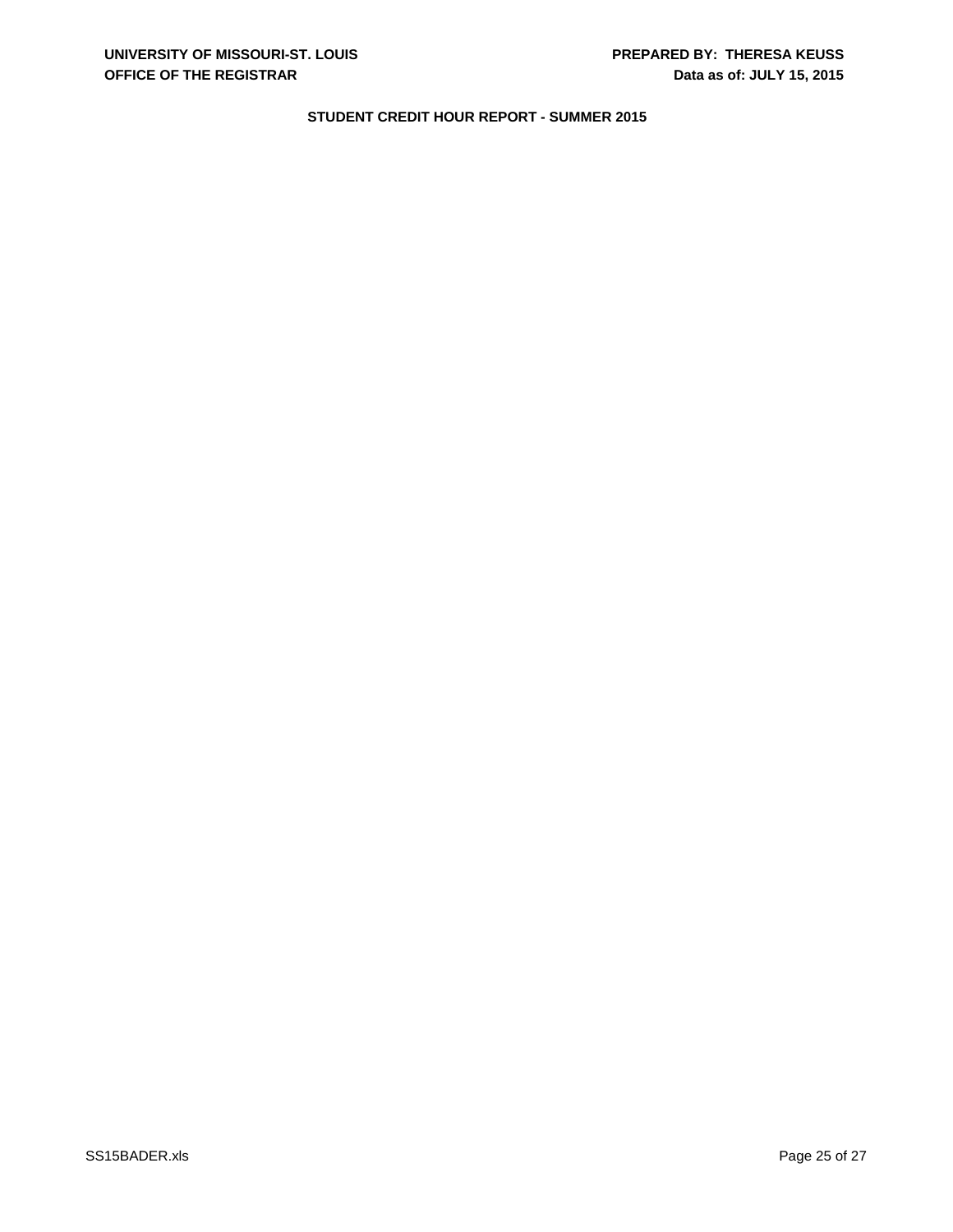|                         | <b>DAY</b>     |                 | <b>EVENING</b> |                 | <b>TOTAL</b>   |                 |
|-------------------------|----------------|-----------------|----------------|-----------------|----------------|-----------------|
| TOTAL AIR &             | <b>STUDENT</b> | <b>ENROLLED</b> | <b>STUDENT</b> | <b>ENROLLED</b> | <b>STUDENT</b> | <b>ENROLLED</b> |
| <b>MILITARY SCIENCE</b> | <b>CR HRS</b>  | <b>STUDENT</b>  | <b>CR HRS</b>  | <b>STUDENT</b>  | <b>CR HRS</b>  | <b>STUDENT</b>  |
| $0 - 0999$              |                |                 |                |                 |                |                 |
| 1000 - 2999             |                |                 |                |                 |                |                 |
| 3000 - 3999             |                |                 |                |                 |                |                 |
| $4000 - 4999$           |                |                 |                |                 |                |                 |
| 0 - 4999 TOTAL          |                |                 |                |                 | 0              |                 |
| $5000 - 8999$           |                |                 |                |                 | 0              |                 |
| <b>GRAND TOTAL</b>      |                |                 |                |                 | 0              |                 |

|                      | <b>DAY</b>     |                 | <b>EVENING</b> |                 | <b>TOTAL</b>   |                 |
|----------------------|----------------|-----------------|----------------|-----------------|----------------|-----------------|
|                      | <b>STUDENT</b> | <b>ENROLLED</b> | <b>STUDENT</b> | <b>ENROLLED</b> | <b>STUDENT</b> | <b>ENROLLED</b> |
| <b>TOTAL CO-OP</b>   | <b>CR HRS</b>  | <b>STUDENT</b>  | <b>CR HRS</b>  | <b>STUDENT</b>  | <b>CR HRS</b>  | <b>STUDENT</b>  |
| $0 - 0999$           |                |                 |                |                 |                |                 |
| $1000 - 2999$        |                |                 |                |                 | 0              |                 |
| $3000 - 3999$        | 163            | 35              |                |                 | 163            | 35              |
| 4000 - 4999          | 24             | 6               |                |                 | 24             | 6               |
| 0 - 4999 TOTAL       | 187            | 41              | 0              |                 | 187.0          | 41              |
| $5000 - 8999$        | 28             |                 |                |                 | 28             | 5               |
| <b>GRAND TOTAL  </b> | 215            | 46              | <sup>0</sup>   |                 | 215            | 46              |

|                        | <b>DAY</b>     |                 | <b>EVENING</b> |                 | <b>TOTAL</b>   |                 |
|------------------------|----------------|-----------------|----------------|-----------------|----------------|-----------------|
|                        | <b>STUDENT</b> | <b>ENROLLED</b> | <b>STUDENT</b> | <b>ENROLLED</b> | <b>STUDENT</b> | <b>ENROLLED</b> |
| <b>TOTAL ON CAMPUS</b> | <b>CR HRS</b>  | <b>STUDENT</b>  | <b>CR HRS</b>  | <b>STUDENT</b>  | <b>CR HRS</b>  | <b>STUDENT</b>  |
| $0 - 0999$             |                |                 |                |                 | 0              |                 |
| 1000 - 2999            | 7,907          | 2,466           | 1,460          | 468             | 9,367          | 2,934           |
| 3000 - 3999            | 5,405          | 1,695           | 1,374          | 451             | 6,779          | 2,146           |
| $4000 - 4999$          | 1,919          | 616             | 1,320          | 422             | 3,239          | 1,038           |
| 0 - 4999 TOTAL         | 15,231         | 4,777           | 4,154          | 1,341           | 19,385         | 6,118           |
| $5000 - 8999$          | 6,842          | 2,341           | $\Omega$       |                 | 6,842          | 2,341           |
| <b>GRAND TOTAL</b>     | 22,073         | 7,118           | 4,154          | 1,341           | 26,227         | 8,459           |

| <b>TOTAL OFF CAMPUS</b> | <b>DAY</b>     |                 | <b>TOTAL</b><br><b>EVENING</b> |                  |                |                 |
|-------------------------|----------------|-----------------|--------------------------------|------------------|----------------|-----------------|
| <b>CREDIT HOURS BY</b>  | <b>STUDENT</b> | <b>ENROLLED</b> | <b>STUDENT</b>                 | <b>ENROLLEDI</b> | <b>STUDENT</b> | <b>ENROLLED</b> |
| <b>COURSE LEVEL</b>     | <b>CR HRS</b>  | <b>STUDENT</b>  | <b>CR HRS</b>                  | <b>STUDENTI</b>  | <b>CR HRS</b>  | <b>STUDENT</b>  |
| $0 - 0999$              |                |                 |                                |                  | 0              |                 |
| $1000 - 2999$           | 274            | 94              |                                |                  | 274            | 94              |
| $3000 - 3999$           | 195            | 70              |                                |                  | 195            | 70              |
| $4000 - 4999$           | 167            | 51              |                                |                  | 167            | 51              |
| 0 - 4999 TOTAL          | 636            | 215             | $\bf{0}$                       |                  | 636            | 215             |
| 5000 - 8999             | 1,295          | 432             |                                |                  | 1,295          | 432             |
| <b>GRAND TOTAL</b>      | 1,931          | 647             | 0                              |                  | 1,931          | 647             |